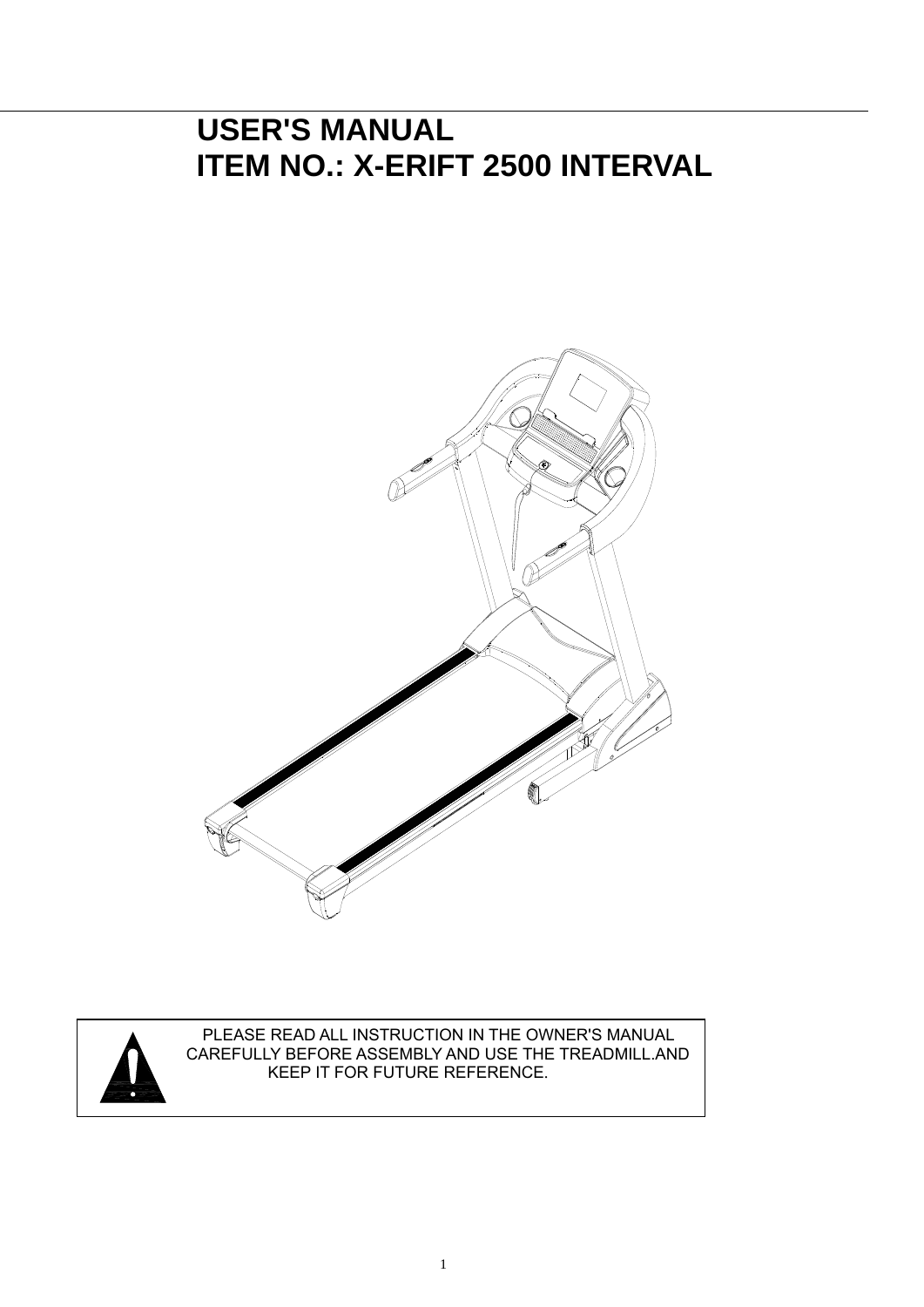# **CONTENT**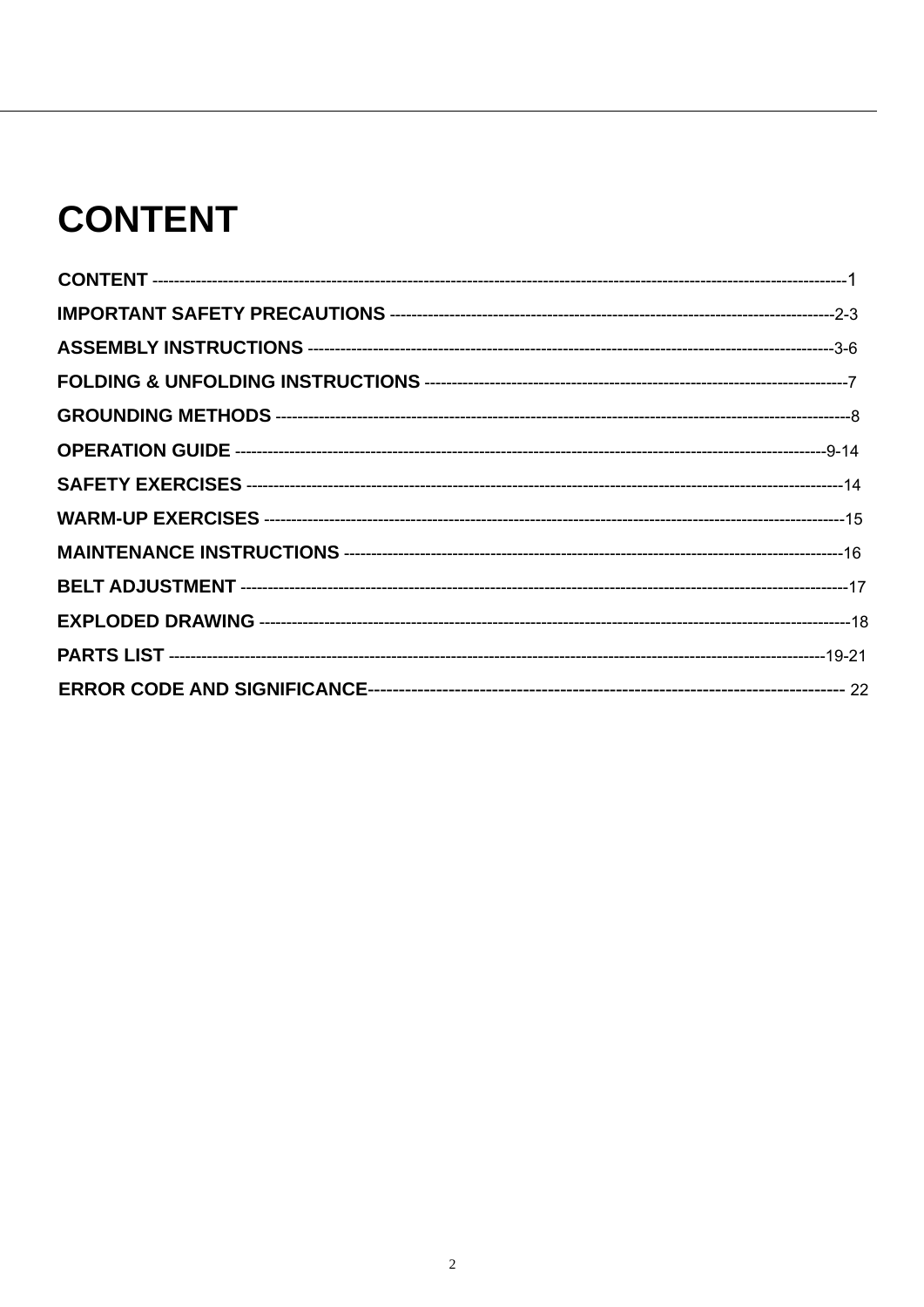## **IMPORTANT SAFETY PRECAUTIONS**

**WARNING:** Before starting any exercise program, consult with your physician or health professional, especially the person who is above 35 years old people or has some health problems before. We take no responsibility for any troubles or hurt due to above reasons. Don't power on until you finish assembling the treadmill.

#### **ATTENTIONS:**

1. When using this treadmill, keep attaching the safety pull pin rope to your clothes or belt.

2. Do not plug anything into any parts of this equipment, or it may damage.

3. Position the treadmill on a clear, level surface. Do not place the treadmill on thick carpet as it may interfere with proper ventilation. Also, do not place the treadmill near water or outdoors.

4. Never start the treadmill while you are standing on the walking belt. After turning the power on and adjusting the speed control, there may be a pause before the walking belt begins to move, always stand on the foot rails on the sides of the frame until the belt is moving.

5. Wear appropriate clothing when exercising on the treadmill. Do not wear long, loose fitting clothing that could become caught in the treadmill. Always wear running or aerobic shoes with rubber soles.

6. Keep small children or pet away from the treadmill during operation.

7. Do not do exercise for 40 minutes after meal.

8. The treadmill is only used for adults.

9. Always hold the handrails when initially walking or running on the treadmill, until you are familiar with the use of the treadmill.

10. The treadmill is for indoor equipment, do not use outdoor. Position the treadmill on a clean, level surface.

Note the treadmill made by special equipment. Please do not modify, only use original parts.

11. The power cord of motorized treadmill is specialized. If the power cord is damaged, please purchase it from distributor.

12. If the treadmill should suddenly increase in speed due to an electronics failure or the speed inadvertently increased, the treadmill will come to a sudden stop when the pull pin is disengaged from the console.

13. Do not use an extension power cord. Do not put a weight object on the power cord or put the power cord near the high temperature heat, otherwise it can cause fire or electric shock injury or accident because of poor contact.

14. When the treadmill is not being used, the power cord should be unplugged and the safety pull pin removed. Note the power cord of motorized treadmill made by special equipment, and if it is broken, please contact distributor quickly.

15. The treadmill is for home use only.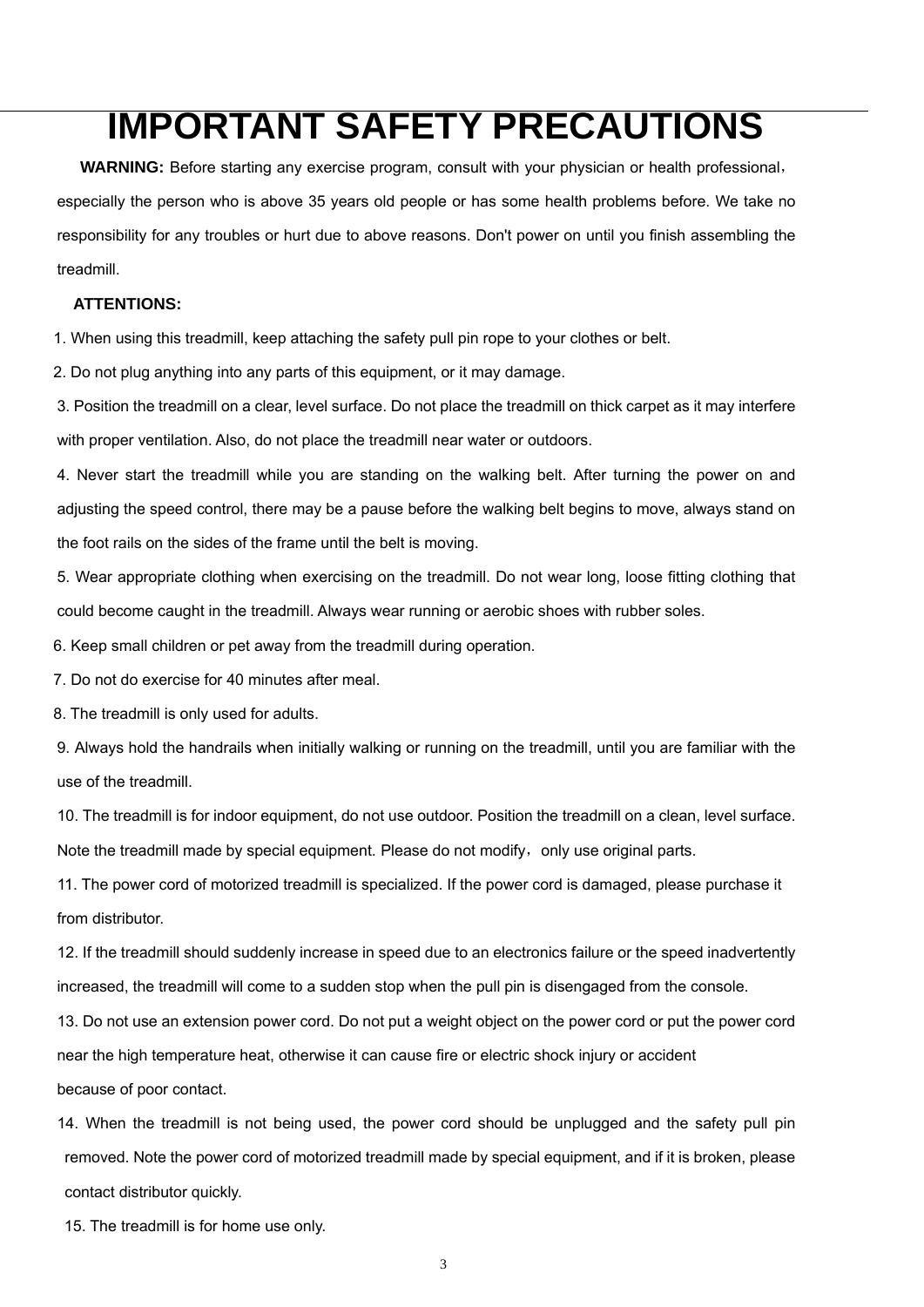16. The treadmill maximum user weight is 130kgs.

17. Please do not overuse the treadmill so can avoid any injury and do not use incorrect way for your safety.

18. When the treadmill is not being used, please keep the safety pull pin in the safety place to avoid the other use.

## **Assembly instruction**

#### **WHEN YOU OPEN THE CARTON, YOU WILL FIND THE BELOW SPARE PARTS:**

| Main frame 1set<br>$\mathbf{1}$              | $\overline{D7}$<br>Flat<br>M10<br>washer<br>8PCS | D23 Round hex bolt<br>M10*15 4PCS    | C15 Safety key 1set |
|----------------------------------------------|--------------------------------------------------|--------------------------------------|---------------------|
|                                              |                                                  |                                      |                     |
| D36 Allen wrench T6 1 PC                     | B6 Silicon oil 1 PC                              | D24Round hex bolt<br>4 PCS<br>M10*55 | D41Screw driver 1PC |
|                                              |                                                  |                                      |                     |
| D40 Cross self-tapping bolt<br>ST4.2*20 6PCS | B26 Left side cover 1PC                          | B27 Right side cover<br>1PC          | C29 MP3Line 1PC     |
|                                              |                                                  |                                      |                     |
| B28 Bottle cup 2PCS                          | C19 Power line 1PC                               |                                      |                     |
|                                              | E                                                |                                      |                     |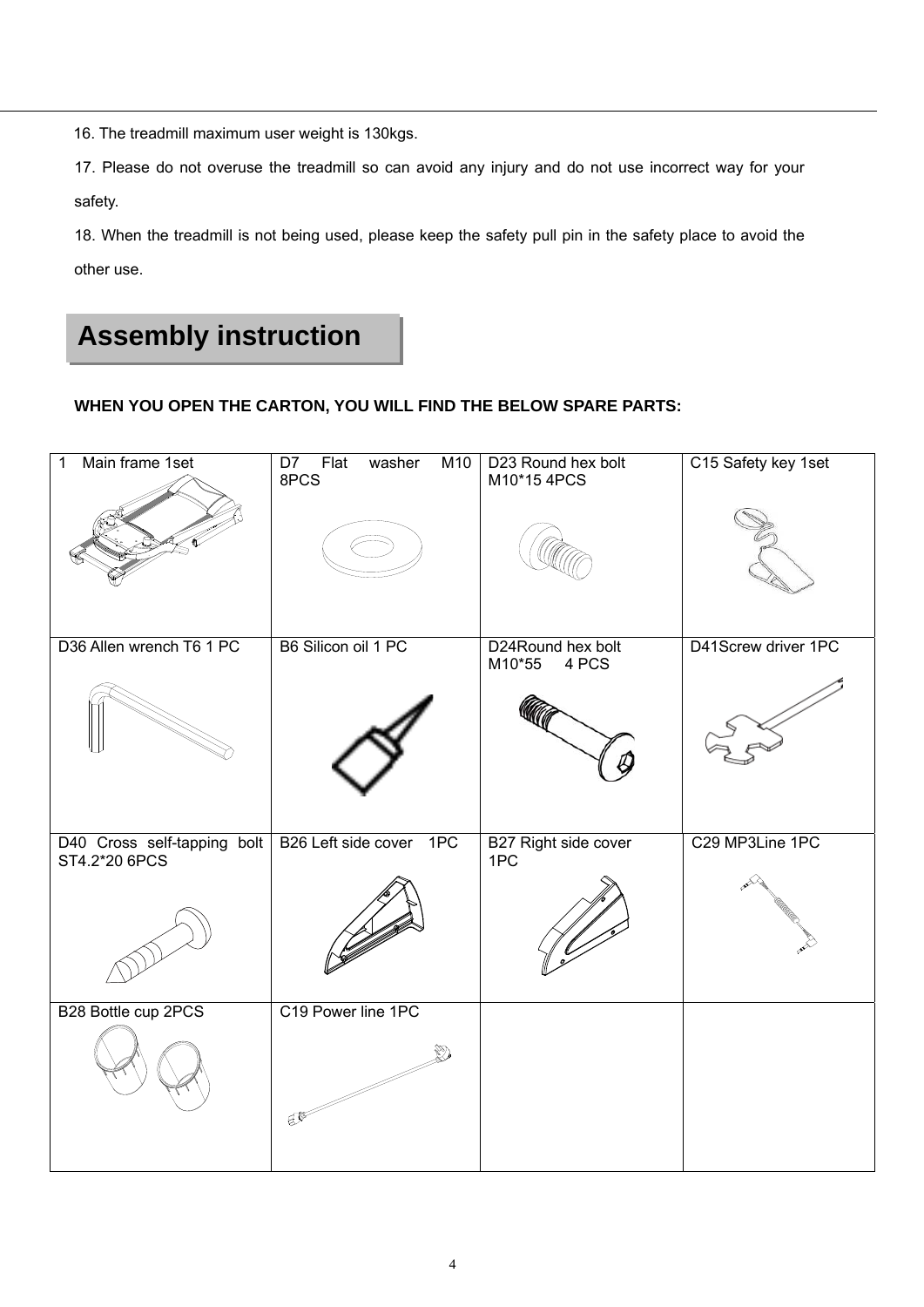**STEP 1:** According to the following steps, lift up the computer bracket. Be careful not to damage the cables when folding.



**STEP 2:** Secure the treadmill with Bolt M10\*15 (D23),M10\*55(D24) and Washer (D7).

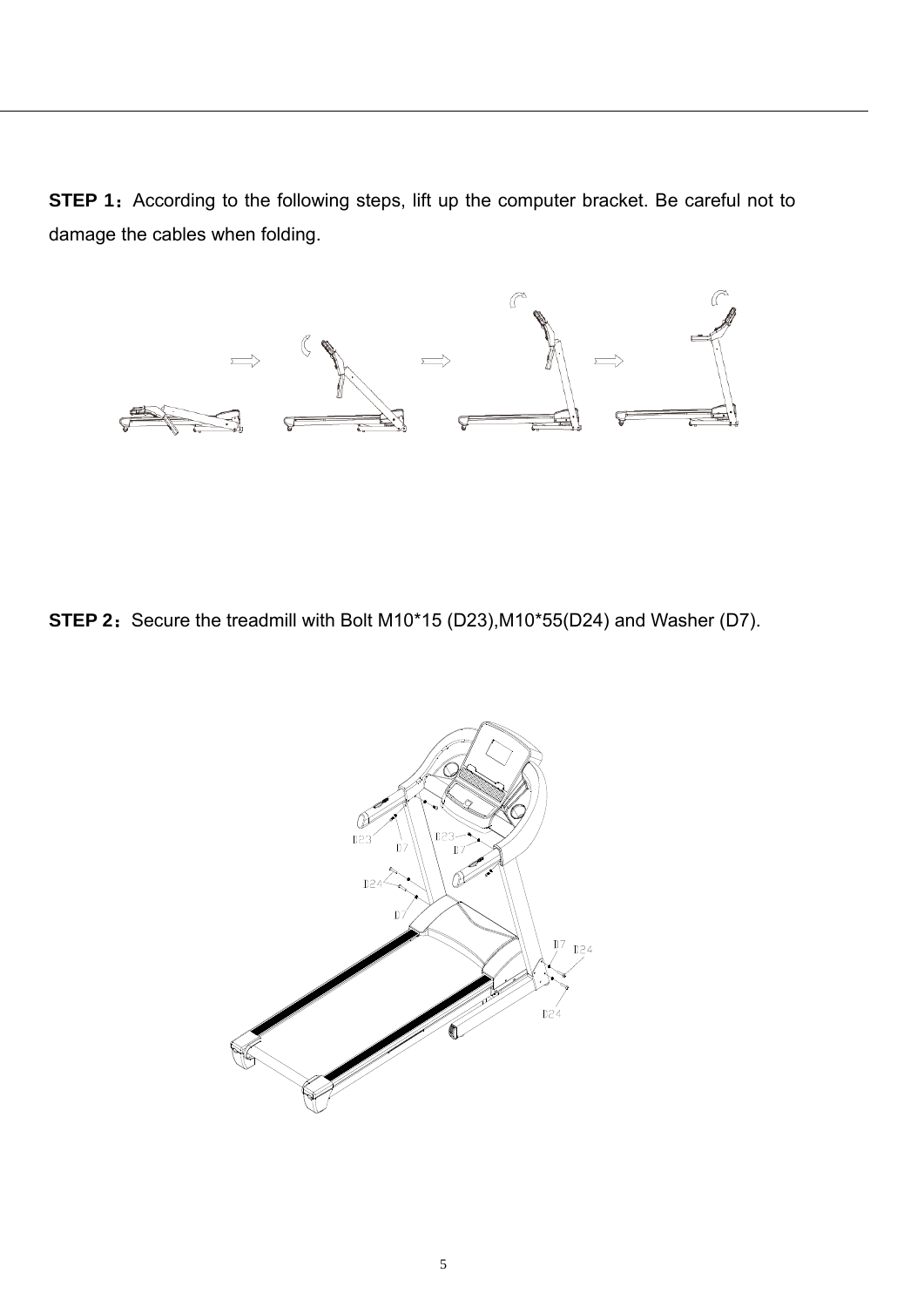**Step 3:**Attach the front cover L(B26)&R(B27) to the base frame with bolt (D40).



**Step 4**: Put on the safety key (C15),MP3 line(C29),Bottle cup(B28) and plug in the power line(C19)



**ATTENTION:** Must confirm complete assembly as required above and lock all bolts. Do the following operations after checking everything is OK. Before you use the treadmill, please read the instructions carefully.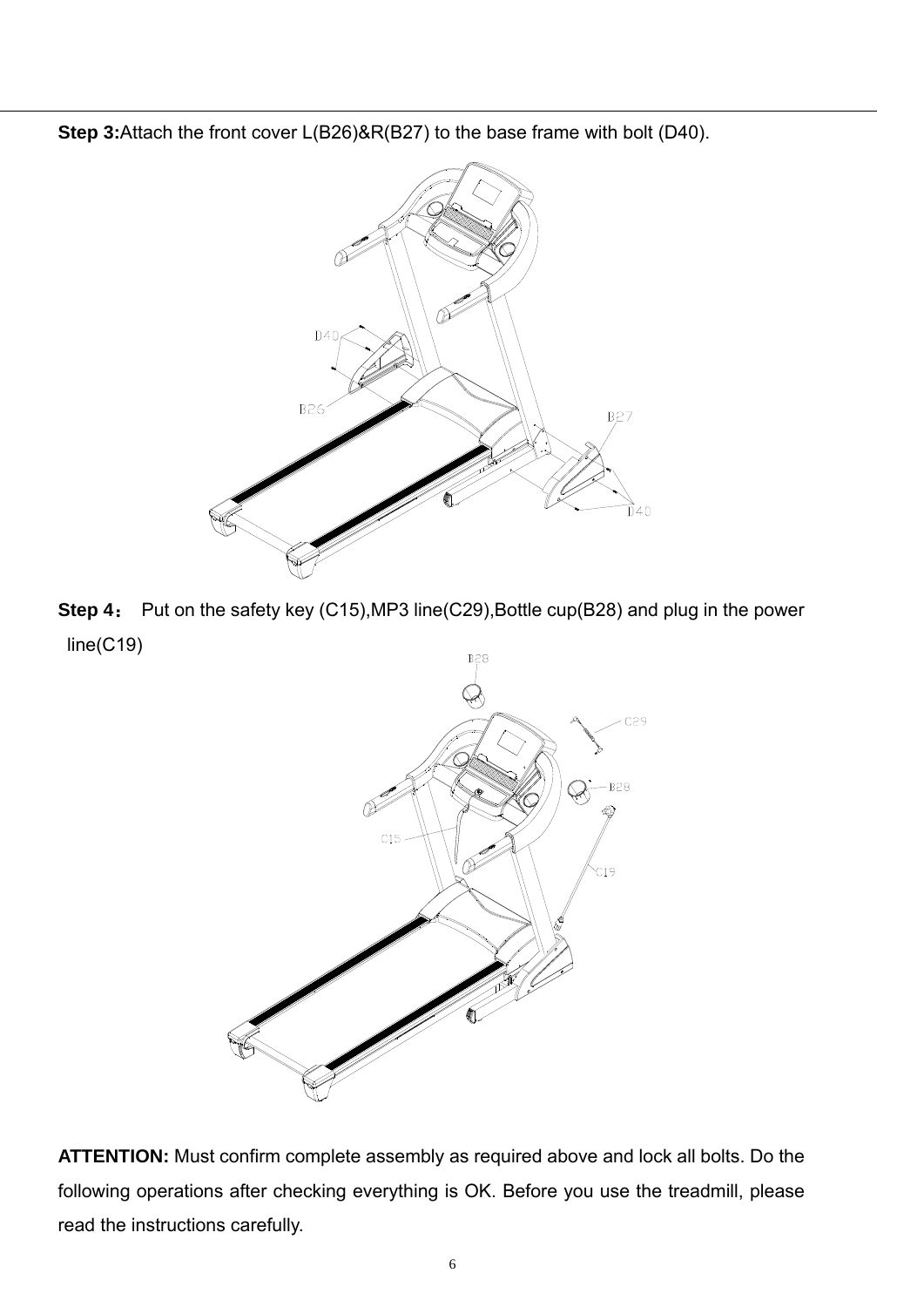### **Folding instruction**



Lift up the deck and push forward until you hear "click" that made by hydraulic cylinder, meaning it is locked into position.

## **Unfolding instruction**



Push the safety sleeve with your foot lightly and pull down the machine at the same time as the arrow direction. Then the machine will fall down smoothly.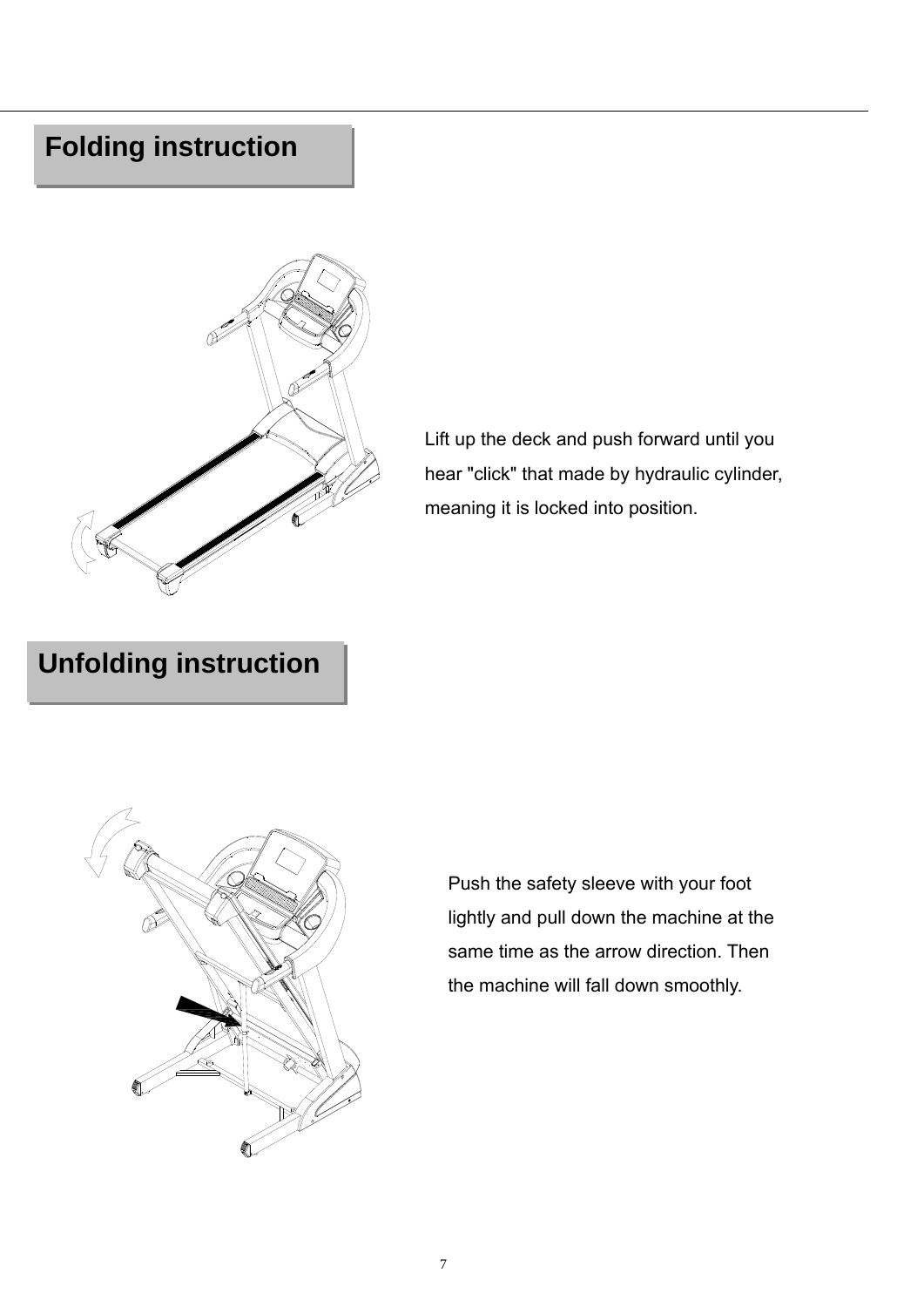This product must be grounded. If it should malfunction or breakdown, grounding provides a path of least resistance for electric current to reduce the risk of electric shock. This product is equipped with a cord having an equipment-grounding conductor and a grounding plug. The plug must be plugged into an appropriate outlet that is properly installed and grounded in accordance with all local codes and ordinances.

 DANGER – Improper connection of the equipment-grounding conductor can result in a risk of electric shock. Check with a qualified electrician or serviceman if you are in doubt as to whether the product is properly grounded. Do not modify the plug provided with the product – if it will not fit the outlet, Please find a proper outlet installed by a qualified electrician.

. This product is for use on a nominal 220-volt circuit and has a grounding plug . Make sure that the product is connected to an outlet having the same configuration as the plug. No adapter should be used with this product.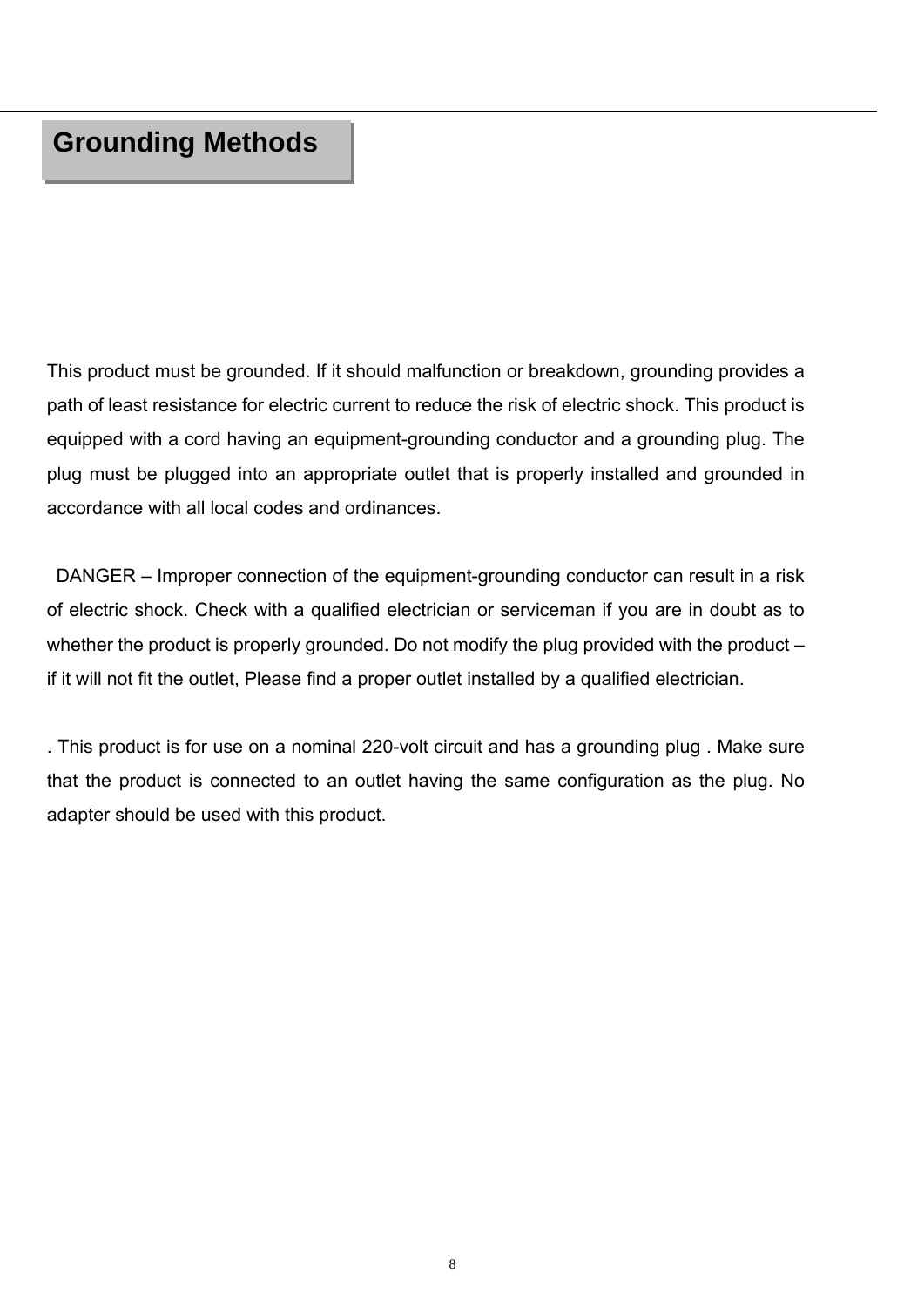### **Operation Guide**

#### **1.1. WINDOW DISPLAY**



#### **1.2. START**

Normal start after 5 seconds countdown

#### **1.3 PROGRAM**

1 manual mode,15 pre-set programs, 3 users, 1 body fat program

#### **1.4. SAFETY LOCK FUNCTION**

The window shows"---" when take away the safety lock and the treadmill will stop quickly with "didi" alarm noise. And put the safety lock on, the computer will display for 2 seconds and the date count down to "0"

#### **1.5.BUTTON FUNCTION**

#### **1.5.1. START/STOP**

"START"--When the treadmill is not running, press this button to start, speed is "0.8".

"STOP"--When the treadmill is running, press this button to stop, then set program default and then return to manual mode after stopped.

#### **1.5.2 "PROGRAM" BUTTON**

When the treadmill is not running, press this button can circle choose from manual mode to pre-set Mode P1-P15, U1-U3 and body fat, H1-H3**.**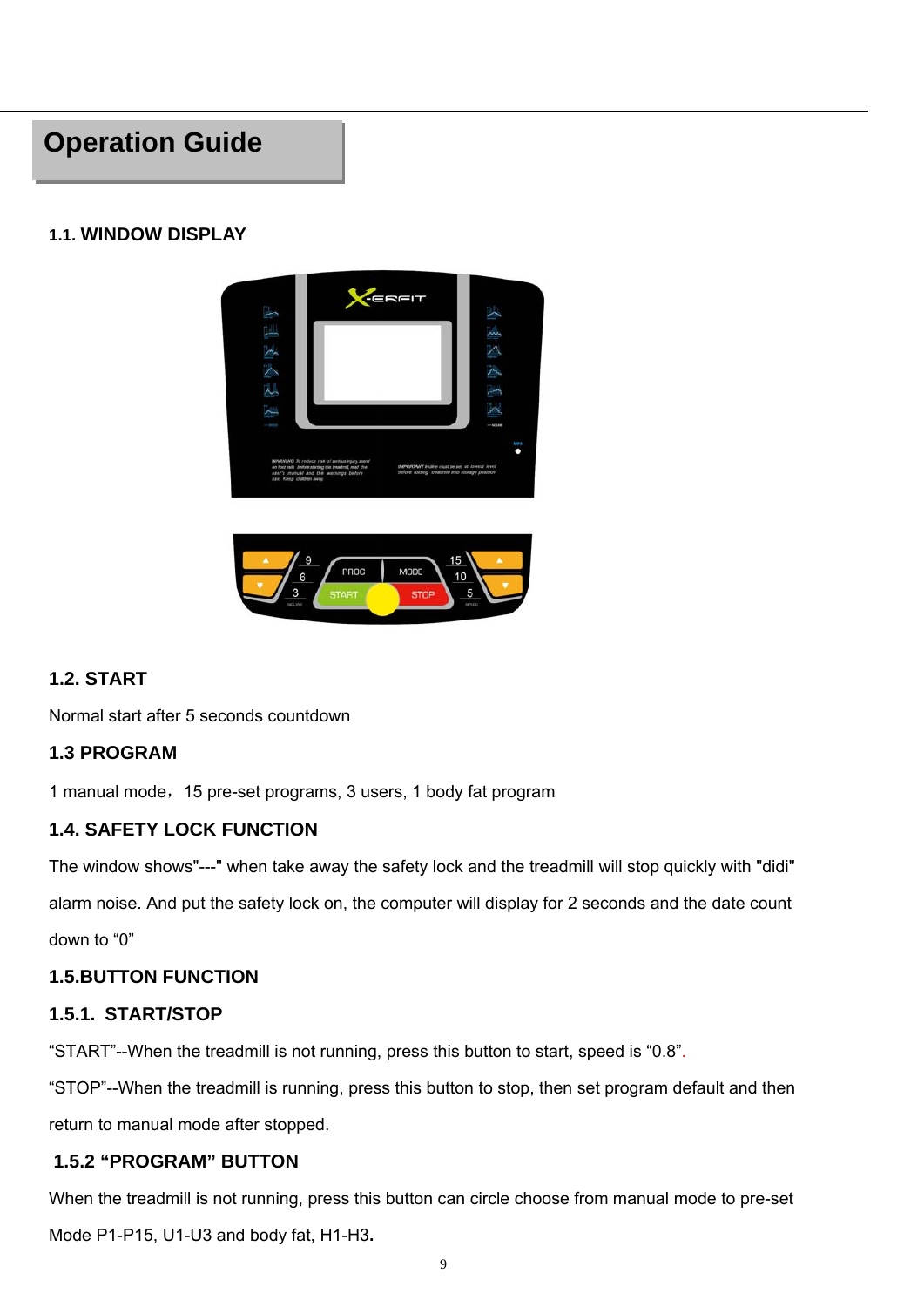#### **1.5.3 "MODE" BUTTON**

When the treadmill is not running, press this button to choose countdown

modes:"H-1","H-2","H-3";:H-1" is the time countdown mode, and "H-2" is the distance countdown mode, "H-3" is the calorie countdown mode; press the "SPEED+/-" or "INCLINE+/-"button to adjust the data. After that, press the "START" button to start this treadmill

#### **1.5.4 "SPEED +/- "BUTTON**

SPEED +/– --Adjust speed when treadmill start, the increment is 0.1km/time in kilometer. Press the button more than 2 seconds, and it will be up or down more rapidly.

#### **1.5.5 SPEED QUICK BUTTON**

Press the speed quick button 5km/h,10km/h,15km/h to adjust the speed directly when the treadmill is running

#### **1.5.6 "INCLINE+/-" BUTTON**

INCLINE +/ – --Adjust incline when treadmill start; the increment is 1 level/time. Press the button more than 2 seconds, and it will be up or down more rapidly.

#### **1.5.7 INCLINE QUICK BUTTON**

Press the incline quick button 3,6,9 to adjust the incline directly when the treadmill is running

#### **1.5.8 Bluetooth ON/OFF button**

Press ON start the Bluetooth function. Press OFF stop the Bluetooth function

#### **1.5.9 Bluetooth control**

Once start the Bluetooth function, you can control the product through your Android tablet or I-pad.

#### **1.6. DISPLAY FUNCTION**

#### **1.6.1 SPEED**

Display running speed

#### **1.6.2 TIME**

Display the running time or countdown time

#### **1.6.3 DISTANCE**

Display the running total distance or distance countdown.

#### **1.6.4 CALORIE**

Display the calorie or calorie countdown

#### **1.6.5 INCLINE**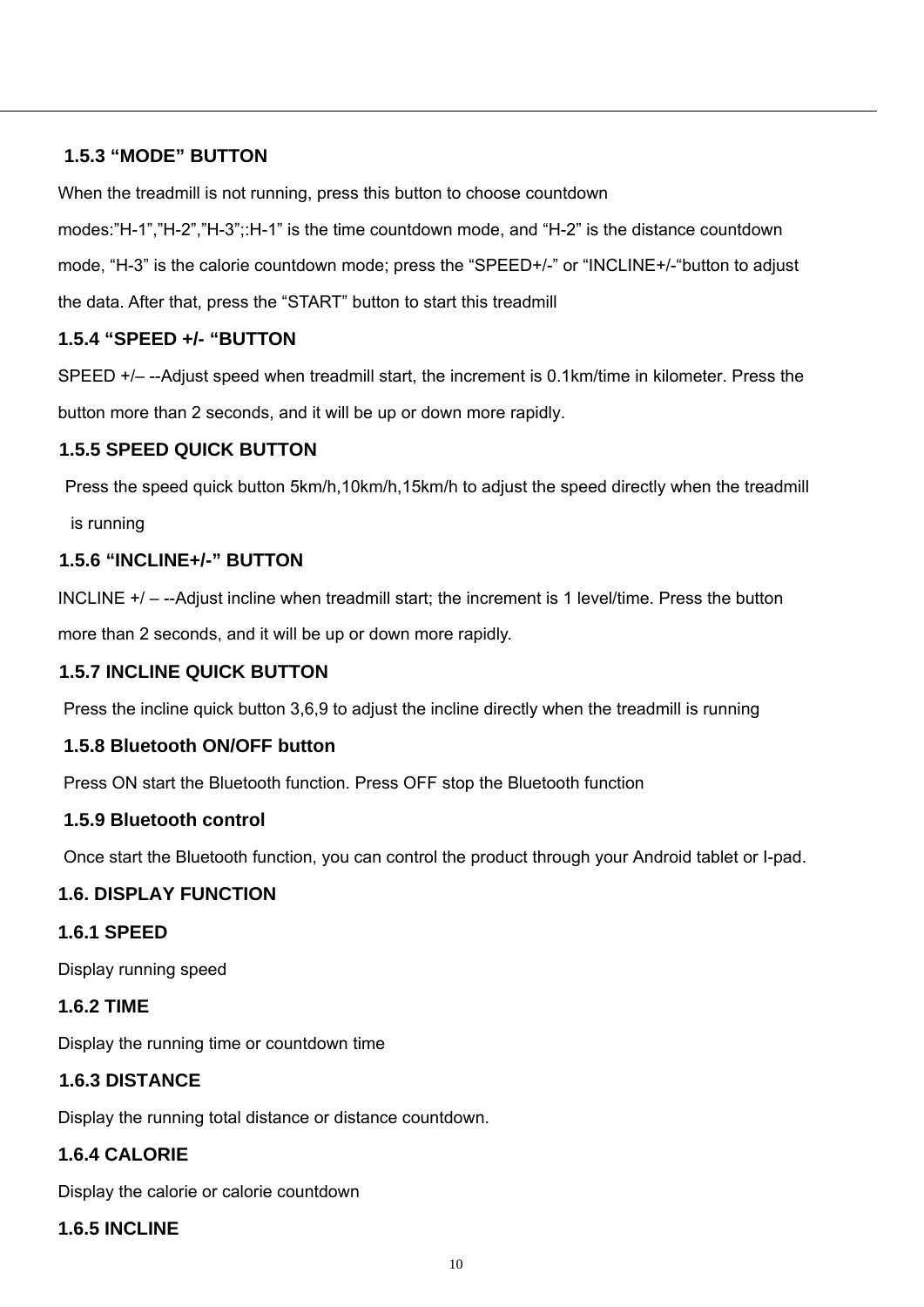Display the incline

#### **1.6.6 PULSE**

Display pulse data

#### **1.6.7 ALL WINDOW DISPLAY DATA RANGE**

 $TIME: 0:00 - 99.59(MIN)$ 

DISTANCE: 0.00 – 99.9(KM)

CALORIES: 0.0 – 999 (C)

SPEED: 0.8-20.0(km/h)

PULSE: 50 – 200 (BPM)

INCLINE:  $0 - 15$ 

#### **1.7 PULSE FUNCTION**

When the treadmill is running, hold the hand pulse about 5 seconds, it will display pulse data. The

pulse data range is 50-200 times/ minute. It has heart-shaped graphics when testing pulse. This data is only for reference and to be used as a guide only. It can not be treated or used as medical data.

|                  |            | 1        | $\overline{2}$ | 3            | 4  | 5              | 6  | 7        | 8  | 9  | 10 | 11 | 12 | 13 | 14 | 15 | 16 |
|------------------|------------|----------|----------------|--------------|----|----------------|----|----------|----|----|----|----|----|----|----|----|----|
|                  | <b>SPD</b> | 9        | 9              | 10           | 10 | 11             | 11 | 12       | 12 | 13 | 13 | 14 | 14 | 12 | 12 | 10 | 10 |
| P <sub>0</sub> 1 | <b>INC</b> | 1        | 1              | 1            | 1  | 1              | 1  | 1        | 1  | 1  | 1  | 1  | 1  | 1  | 1  | 1  | 1  |
|                  | <b>SPD</b> | 10       | 10             | 10           | 10 | 10             | 5  | 12       | 12 | 12 | 12 | 5  | 5  | 14 | 14 | 14 | 8  |
| P <sub>0</sub> 2 | <b>INC</b> | 1        | 1              | 1            | 1  | 1              | 1  | 1        | 1  | 1  | 1  | 1  | 1  | 1  | 1  | 1  | 1  |
|                  | <b>SPD</b> | 5        | 5              | 14           | 14 | 5              | 5  | 14       | 14 | 5  | 5  | 14 | 14 | 5  | 14 | 14 | 5  |
| P03              | <b>INC</b> | $\Omega$ | $\Omega$       | $\Omega$     | 0  | $\Omega$       | 0  | $\Omega$ | 0  | 0  | 0  | 0  | 0  | 0  | 0  | 0  | 0  |
|                  | <b>SPD</b> | 8        | 8              | 10           | 10 | 12             | 12 | 8        | 8  | 10 | 10 | 12 | 12 | 10 | 10 | 8  | 8  |
| P <sub>04</sub>  | <b>INC</b> | 1        | 2              | 3            | 3  | $\overline{2}$ | 2  | 0        | 0  | 4  | 4  | 3  | 3  | 2  | 1  | 0  | 0  |
|                  | SPD        | 8        | 8              | 12           | 12 | 16             | 16 | 12       | 12 | 17 | 17 | 12 | 12 | 16 | 16 | 10 | 10 |
| P05              | <b>INC</b> | $\Omega$ | $\Omega$       | 0            | 0  | 0              | 0  | 0        | 0  | 0  | 0  | 0  | 0  | 0  | 0  | 0  | 0  |
|                  | <b>SPD</b> | 8        | 9              | 10           | 11 | 12             | 13 | 14       | 10 | 11 | 12 | 13 | 14 | 13 | 12 | 11 | 9  |
| P06              | <b>INC</b> | 0        | $\Omega$       | $\Omega$     | 0  | 0              | 0  | 0        | 0  | 0  | 0  | 0  | 0  | 0  | 0  | 0  | 0  |
|                  | <b>SPD</b> | 8        | 10             | 14           | 10 | 15             | 10 | 15       | 10 | 15 | 10 | 15 | 10 | 15 | 10 | 13 | 8  |
| <b>P07</b>       | <b>INC</b> | 0        | 0              | $\mathbf{0}$ | 0  | 0              | 0  | 0        | 0  | 0  | 0  | 0  | 0  | 0  | 0  | 0  | 0  |
|                  | <b>SPD</b> | 5        | 7              | 9            | 7  | 5              | 7  | 9        | 7  | 5  | 7  | 9  | 7  | 5  | 7  | 9  | 5  |
| P08              | <b>INC</b> | 3        | 4              | 5            | 5  | 3              | 4  | 5        | 5  | 3  | 4  | 5  | 5  | 3  | 4  | 5  | 1  |
|                  | <b>SPD</b> | 10       | 10             | 14           | 14 | 10             | 14 | 14       | 10 | 16 | 16 | 10 | 14 | 14 | 10 | 16 | 10 |
| P09              | <b>INC</b> | 0        | 0              | 0            | 0  | 0              | 0  | 0        | 0  | 0  | 0  | 0  | 0  | 0  | 0  | 0  | 0  |
|                  | <b>SPD</b> | 10       | 10             | 12           | 12 | 12             | 14 | 14       | 16 | 14 | 14 | 12 | 12 | 12 | 10 | 10 | 8  |
| P <sub>10</sub>  | <b>INC</b> | $\Omega$ | $\Omega$       | $\Omega$     | 0  | $\mathbf 0$    | 0  | 0        | 0  | 0  | 0  | 0  | 0  | 0  | 0  | 0  | 0  |
| P <sub>11</sub>  | SPD        | 12       | 14             | 14           | 16 | 16             | 12 | 12       | 14 | 14 | 16 | 16 | 12 | 12 | 14 | 16 | 12 |

#### **1.8 PROGRAM EXERCISE CHART**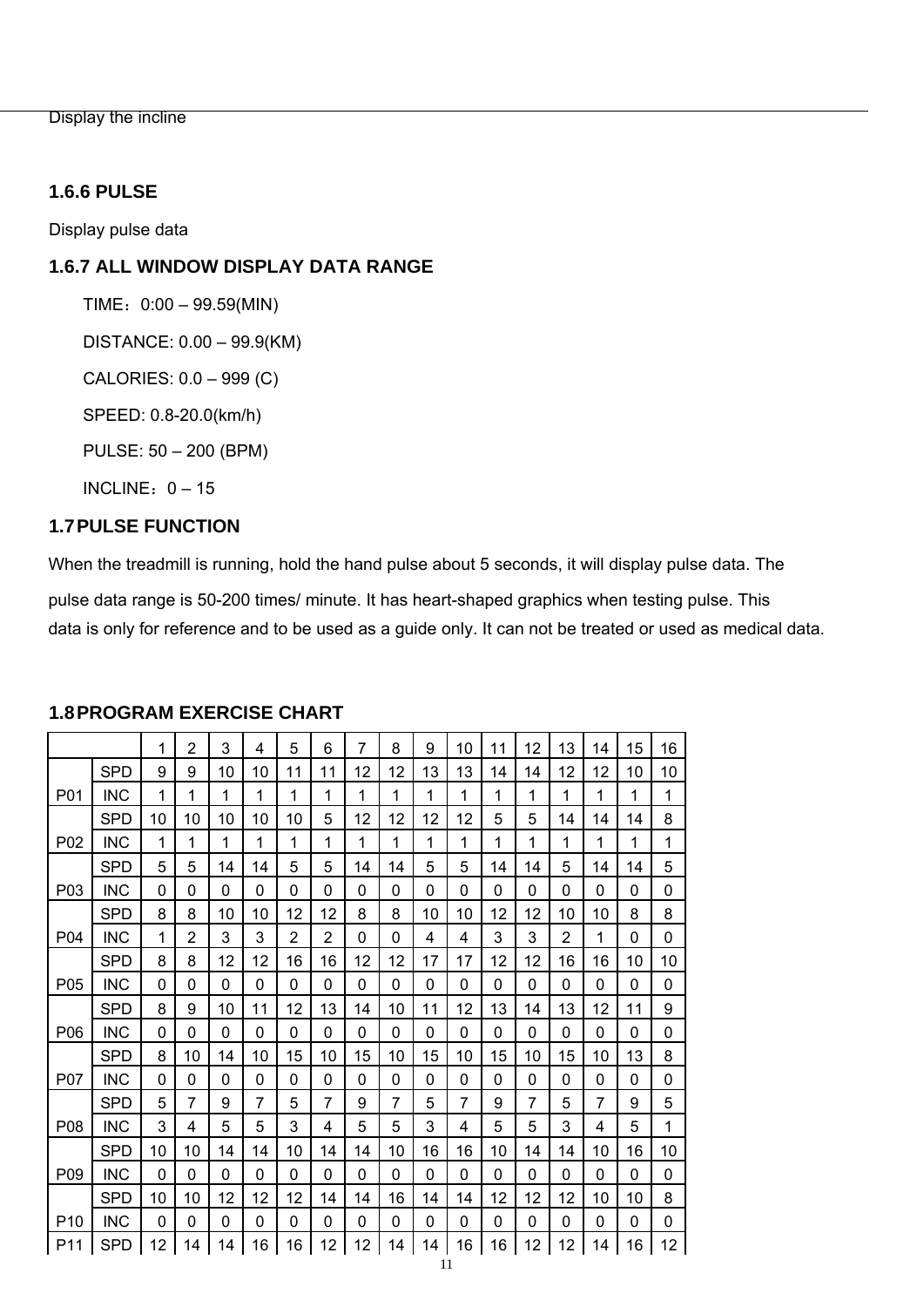|                 | <b>INC</b> | 0  | 0      | 0  | 0  | 0  | 0      | 0  | 0  | 0  | 0  | 0  | 0  | 0  | 0  | 0  | 0  |
|-----------------|------------|----|--------|----|----|----|--------|----|----|----|----|----|----|----|----|----|----|
|                 | <b>SPD</b> | 10 | 16     | 10 | 16 | 10 | 6<br>1 | 10 | 17 | 10 | 18 | 10 | 14 | 10 | 12 | 10 | 8  |
| P <sub>12</sub> | <b>INC</b> | 0  | 0      | 0  | 0  | 0  | 0      | 0  | 0  | 0  | 0  | 0  | 0  | 0  | 0  | 0  | 0  |
|                 | <b>SPD</b> | 10 | 10     | 12 | 12 | 14 | 14     | 10 | 10 | 12 | 12 | 14 | 14 | 10 | 12 | 14 | 8  |
| P <sub>13</sub> | <b>INC</b> | 2  | າ<br>ے | 5  | 5  | 3  | 3      | 2  | 2  | 5  | 5  | 3  | 3  | 2  | 5  | 3  | 1  |
|                 | <b>SPD</b> | 10 | 10     | 15 | 14 | 13 | 12     | 11 | 10 | 9  | 10 | 11 | 12 | 13 | 14 | 15 | 10 |
| P <sub>14</sub> | <b>INC</b> | 0  | 0      | 3  | 4  | 5  | 6      | 7  | 8  | 9  | 8  | 7  | 6  | 5  | 4  | 3  | 0  |
|                 | <b>SPD</b> | 5  | 14     | 14 | 5  | 14 | 14     | 5  | 14 | 14 | 5  | 14 | 14 | 5  | 14 | 14 | 5  |
| P <sub>15</sub> | <b>INC</b> | 0  |        | 0  | 0  | 0  | 0      | 0  | 0  | 0  | 0  | 0  | 0  | 0  | 0  | 0  | 0  |

#### **1.9 Manual model operation**

1.9.1 Press start key, time count down 5 seconds, then treadmill will start to work with initial speed 0.8km/h

- 1.9.2 Press speed +/-, you can adjust the speed
- 1.9.3 Press incline+/-, you can adjust the incline
- 1.9.4 Press stop, you can stop treadmill at working state
- 1.9.5 Press quick speed key, you can quickly adjust the speed you want
- 1.9.6 Press quick incline key, you can quickly adjust the incline you want

#### **1.10 3 COUNTDOWN FUNCTION PARAMETER DATA**

Countdown time initial setting 15: 00 minutes, setting range 5: 00---99: 00 minutes, each step 1: 00.

Countdown calorie initial setting 50therm, setting range 10---990 term, each step 1.

Countdown distance initial setting  $0.8$ km, setting range  $0.5-99.9$  km, each step  $0.1$ 

Scan cycle switch order is: manual, time, distance, calories.

#### **1.11 BODY TESTER**(**FAT**)

At the beginning state, press " PROGRAM" continually to enter "FAT" body fat test, window display

"FAT". Press "MODE" to enter (F1 SEX, F2 AGE, F3 HEIGHT, F4 WEIGHT). Press "SPEED+",

"SPEED-" to set. After setting, the computer will display F5 and grasp the hand pulse, the window

will display your body quality index.

The body quality index is to test the relation between height and weight.

The body FAT suits for any male and female to adjust the weight according together with other

body quality index. The ideal FAT should be between 20-25, if under 19, it means too thin. If between 25 and 29, it means overweight, if over 30, it means obesity. (The data is just for reference only and can not be used or treated as medical data)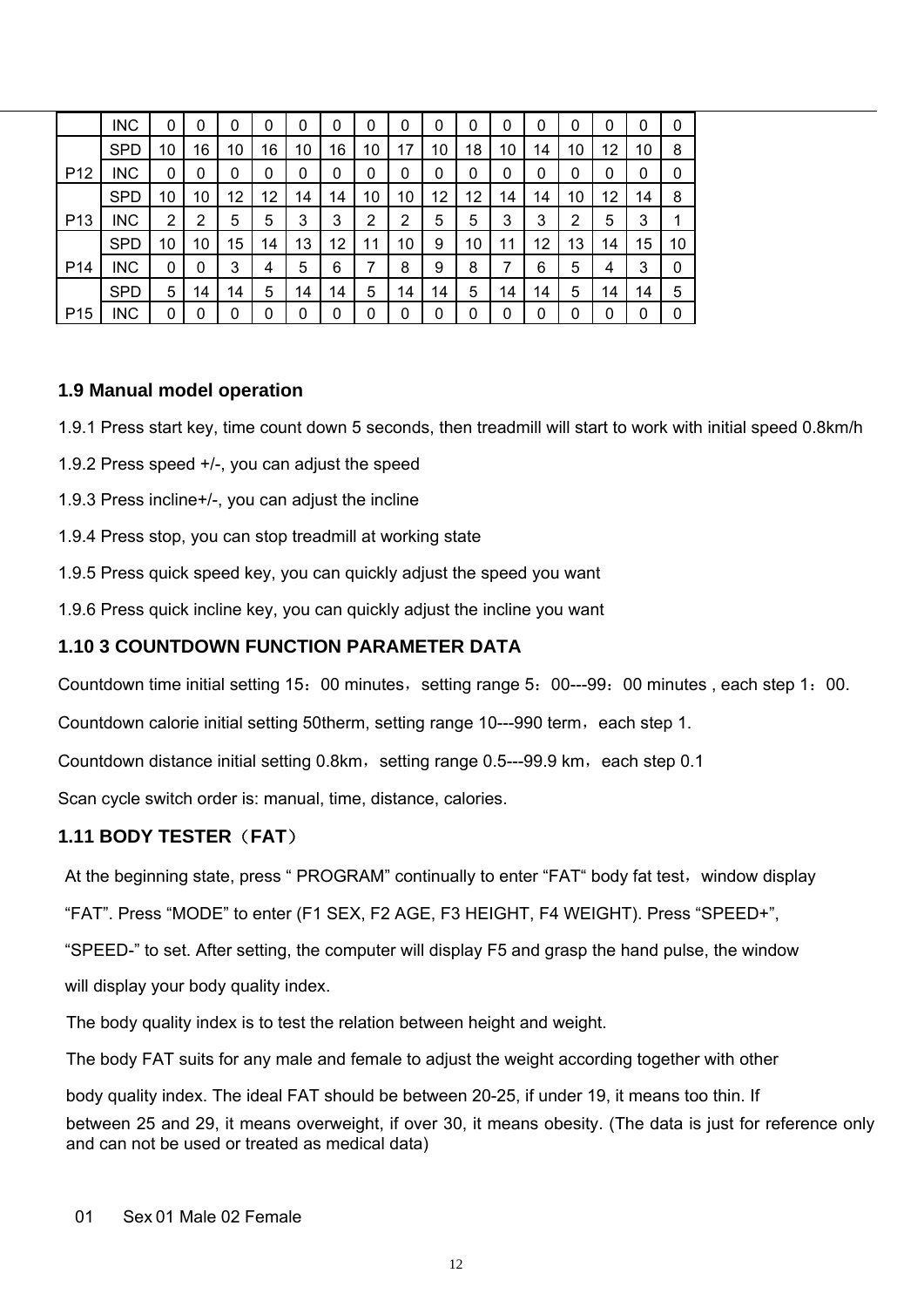02 Age 10------99 03 Height 100----200 04 Weight 20-----150 05 FAT≤19 Under weight  $FAT = (20--25)$  Normal weight  $FAT = (25--29)$  Over weight FAT ≥30 Obesity

#### **1.12 User Program**

Besides 15 pre-set programs, there are 3 user-defined programs, each user program has 16 segments, and the running time of each user's program is equal. The user can set the desired speed and incline before exercise.

User can choose the data "TIME"—"SPEED" segment 1….segment 16,

And user can choose incline from "INCLINE" segment 1……segment 16 at the same,

And display the defaulted data for User's revise; press "SPEED+" and "SPEED-" to adjust

speed. Press" INCLINE+" and "INCLINE-" to adjust incline. Press "MODE" button and your

choice will be set. Press "STOP" key to return to last segment setting any time.

#### **1.13 OTHERS**

**1.13.1**The system will enter into power saving mode automatically if there is not any action within 10

minutes under IDLE MODE and there is no display and backlit on the computer. Press any key to resume the system.

**1.13.2**Countdown time, countdown calorie and countdown distance, you just can set one of them at

one time, press last item to set running, the setting parameter is countdown, others display normal

#### data

**1.1**3**.3** The standard data of calorie is 70.3 kilocalorie/km.

**1.13.4**MP3 audio function: Insert the MP3 line in the input hole of the right side in the computer.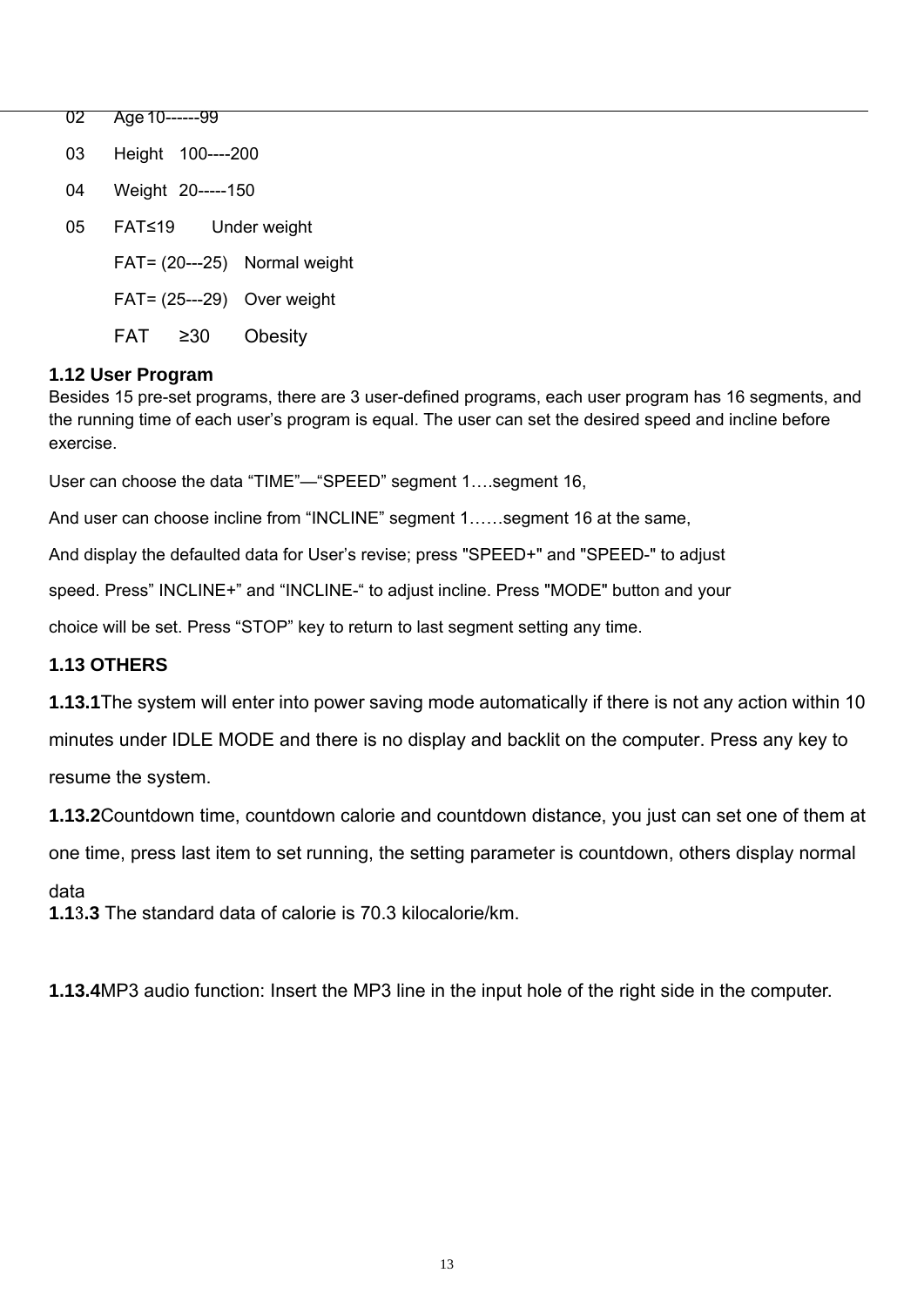### **SAFETY EXERCISE**

Please consult professional staff before exercise. They can help recommend exercise rate/intensity and time according to your age and health condition. When running, if you feel chest tightness or chest pain, irregular Heartbeats, short of breath, dizziness or other unwell, please stop immediately! And consult professional before you want continually to do exercise. If you often use treadmill, you can choose normal walk speed or jog speed.

If you have no experience or can't make sure the best testing speed, you can reference below standard:

| Speed 0.8-3.0 km  | weak constitution people.               |
|-------------------|-----------------------------------------|
| Speed 3.0-4.5 km  | sedentary or not often exercise people. |
| Speed 4.5-6.0 km  | walking quickly people.                 |
| Speed 6.0-7.5 km  | fast walk people.                       |
| Speed 7.5-9.0 km  | jogger.                                 |
| Speed 9.0-12.0 km | intermediate speed runner.              |
| More than 12.0 km | excellent runner.                       |

ATTENTION: It is suitable for walker to choose less than or equal to 6 km speed.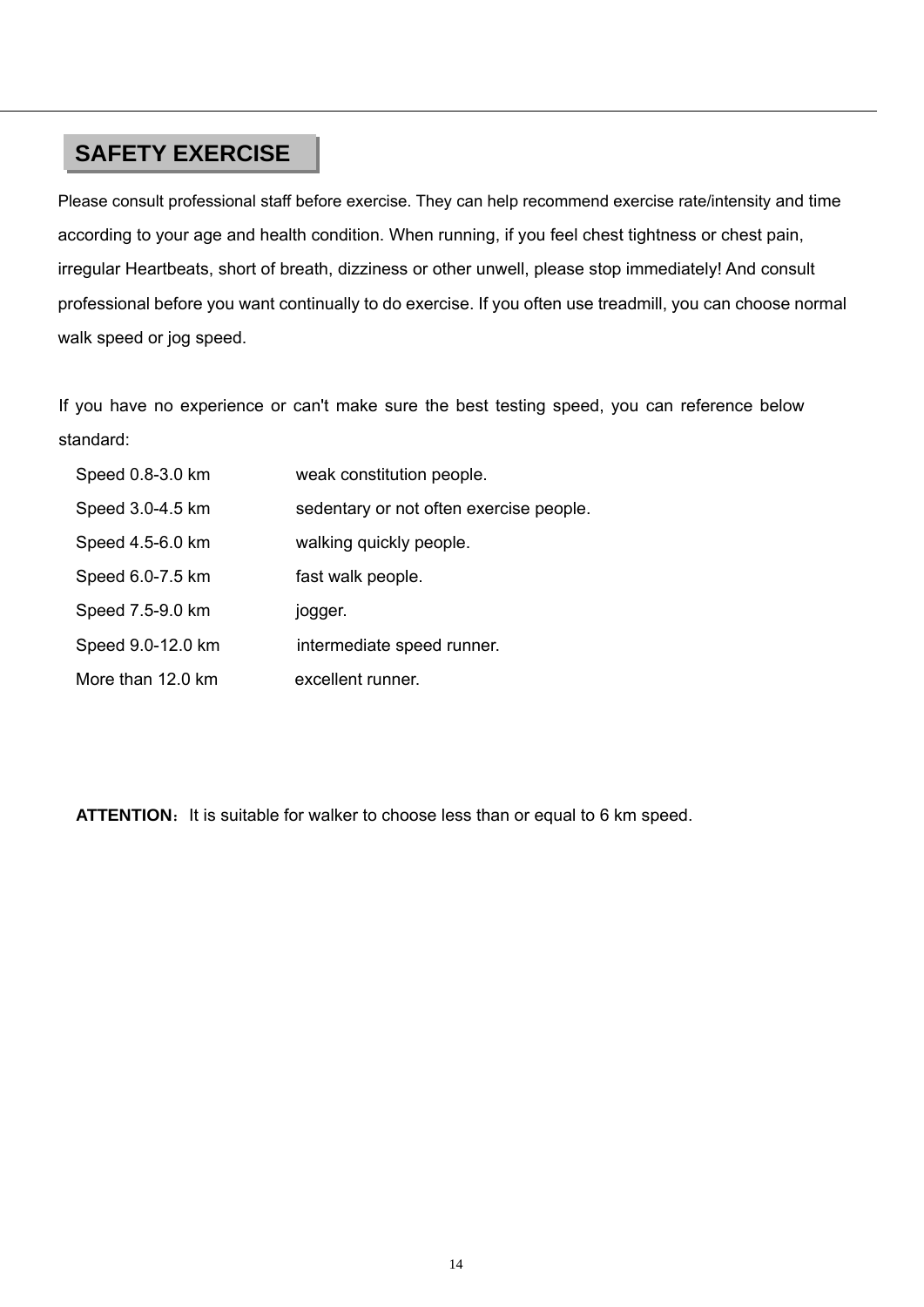### **Warm-up Exercise**



It is better to do some warm-up exercise. Warm the muscle easy stretch, so use 5-10 mins to warm-up. Then stop and according below method to do stretch exercise for five times, and each foot do 10 seconds or more every time. After running, do those stretch exercises again

**1. Reach Down** : Knees slightly bent and body slowly bent forward, back and shoulders relax, trying to touch toes. Keep 10-15 seconds and relax. Repeat 3 times(See picture l).

**2. Hamstrings Stretches:** Sitting on a clean cushion, put one leg straight, the other inward and close to the inside of the straight leg. Try to touch your toes with your hands. Keeping for 10 to 15 seconds, and relax. Repeat 3 times for each leg (See picture 2).

**3. Crus and Feet Tendon Stretches:** Standing with two hands on the wall or tree, one leg behind. Keeping your legs straight and the heel on the ground, tilt to the wall or tree. Keep 10 to 15 seconds, and relax. Repeat 3 times for each leg (See picture 3).

**4. Quadriceps Stretches:** Keeping your balance with your left hand holding on the wall or table, then stretch your right heel toward your buttocks slowly, until you feel very tense in the front of your thigh. Keep10 to 15 seconds, and relax. Repeat 3 times for each leg (See picture 4).

**5. Sartorius (Inner Muscles of the Thigh Muscle Stretches:** Sitting down with your soles opposite and knees outward Pull your feet toward your groin Keep 10 to 15 seconds, and relax. Repeat 3 times (See picture 5).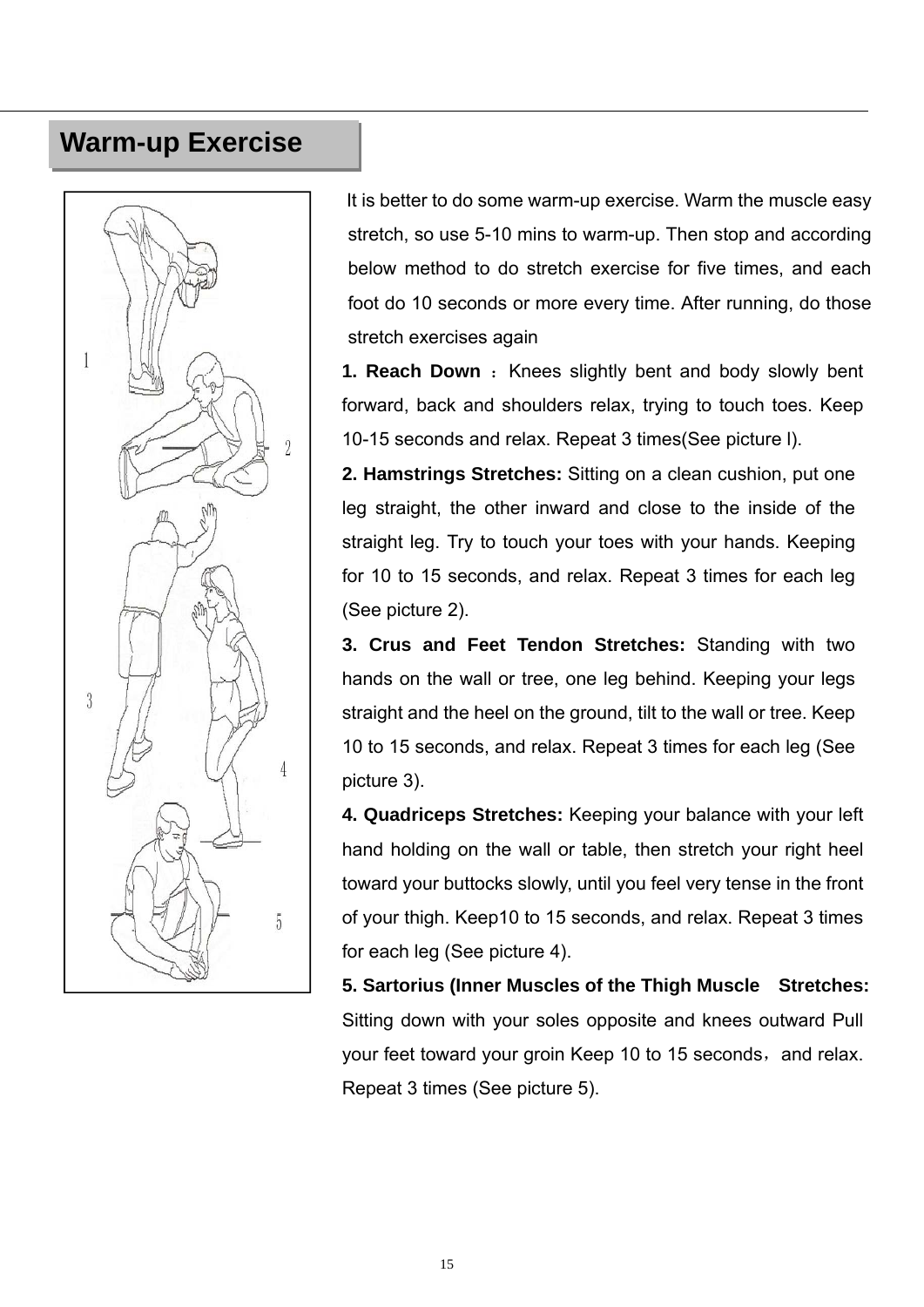### **Maintenance Instruction**

**WARNING:** Please make sure you pull out the treadmill's power plug before cleaning or maintaining the product.

**CLEANING:** General cleaning of the unit will greatly prolong the treadmill's life.

Keep treadmill clean by dusting regularly. Be sure to clean the exposed part of the deck on either side of the walking belt and also the side rails. This reduces the build up of foreign material underneath the walking belt. Make sure the shoes are clean. The top of the belt may be cleaned with a wet soapy cloth. Be careful to keep liquid away from inside the motorized treadmill frame or from underneath the belt.

**WARNING:** Always unplug the treadmill from the electrical outlet before removing the motor cover. At least once a year remove the motor cover and vacuum under the motor cover.

This treadmill's walking belt and deck are equipped with a pre-lubricated, low maintenance deck system. The belt/ deck friction may play a major role in the function and life of your treadmill, thus requiring periodic lubrication. We recommend a periodic inspection of the deck.

We recommend lubrication of the deck according to the following timetable:

| Light user (less than 3 hours/ week) | Every 60 days |
|--------------------------------------|---------------|
| Medium user (3-5 hours/ week)        | Every 45 days |
| Heavy user (more than 5 hours/ week) | Every 30 days |

We suggest you buy lubricating oil from local distributors.

Pay attention, and for any other maintenance ,please ask professionals for help.

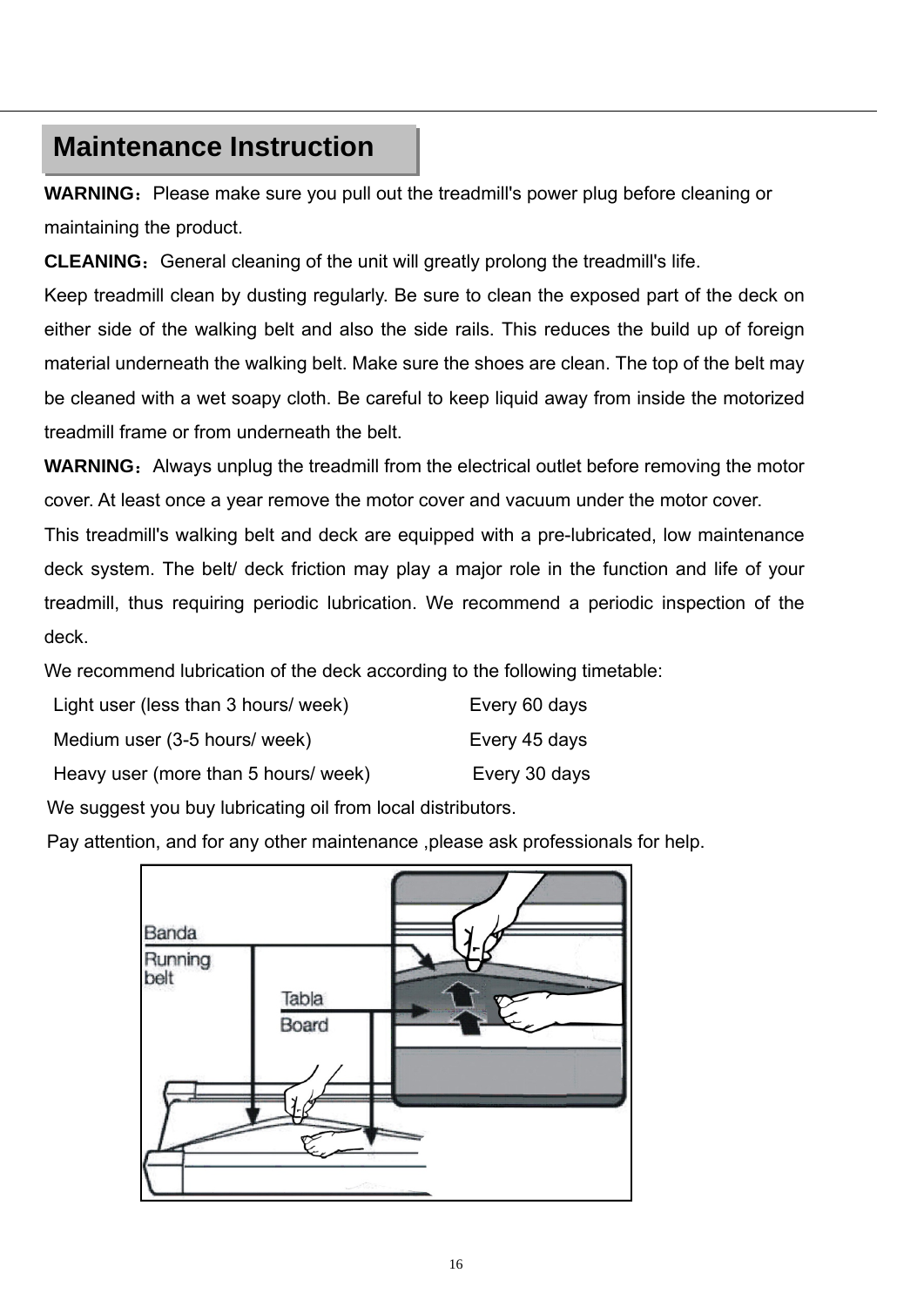### **Belt Adjustment**

Place treadmill on a level surface. Make treadmill run at approximately 6-8 km/h, observe the running belt deviation.



If the belt has drifted to the right, unplug the safety lock and power switch, and turn the right adjusting bolt 1/4 turn clockwise, then insert the power switch and safety lock, make the treadmill run, observe the running belt deviation. Repeat above steps until the running belt is placed in the middle. **See picture A**

Once the treadmill belt swerving to the left, unplug the safety lock, turn off the power, then with the left adjusting bolt clockwise rotation 1 / 4 turn, and turn on the safety lock and power to make treadmill run, checking the deviation of the treadmill belt. Repeat the above steps until the belt is centered. **See picture B**  The treadmill belt will gradually stretch after above steps or after a period of time using. Unplug the safety lock, and turn off the power, with the two adjusting bolt clockwise rotation 1 / 4 turn, and turn on the safety lock and power to make treadmill run, then standing on the belt to confirm the tightness. Repeat the above steps until the belt moderate tightness.

**See picture C**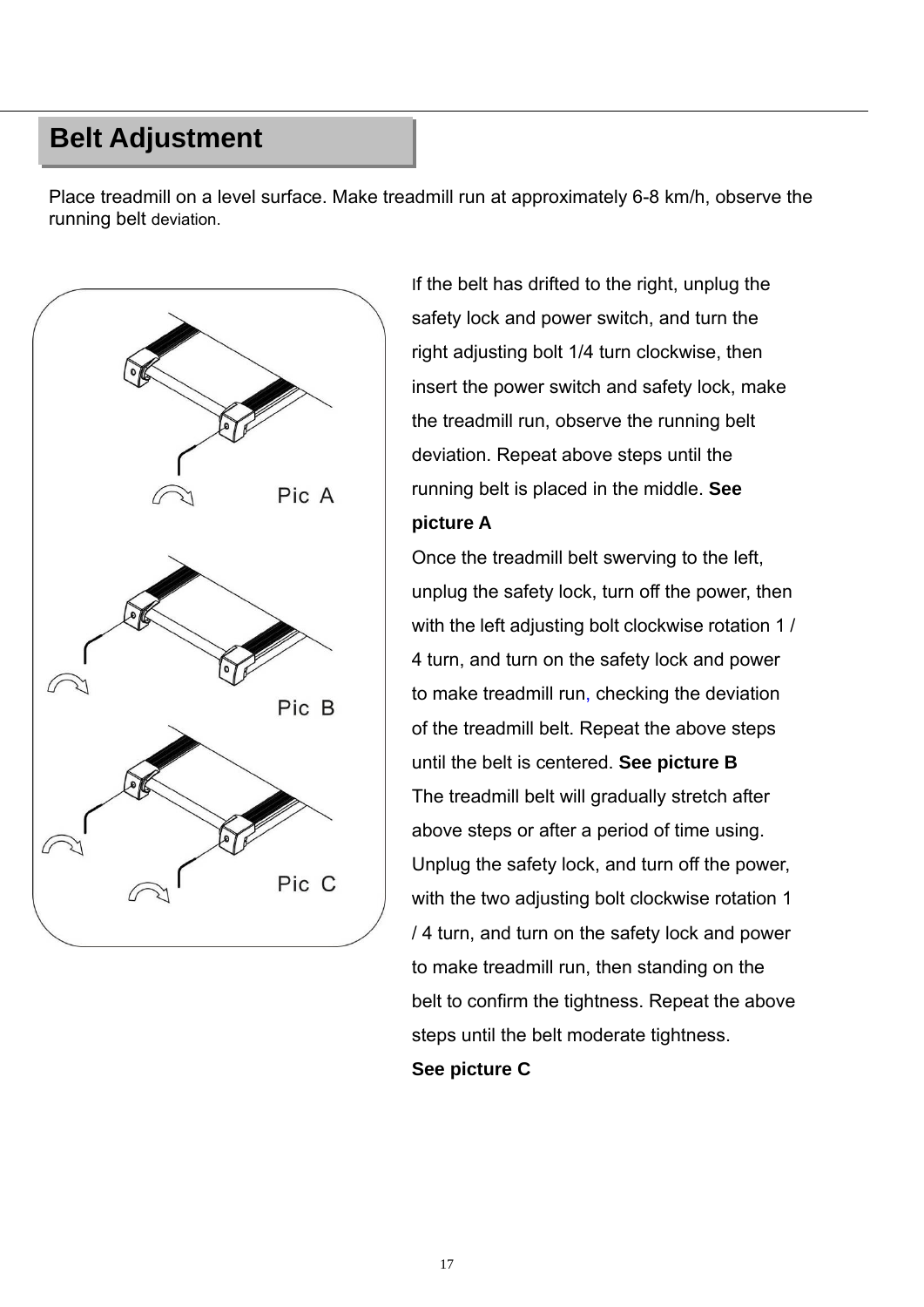## **Exploded Drawing**

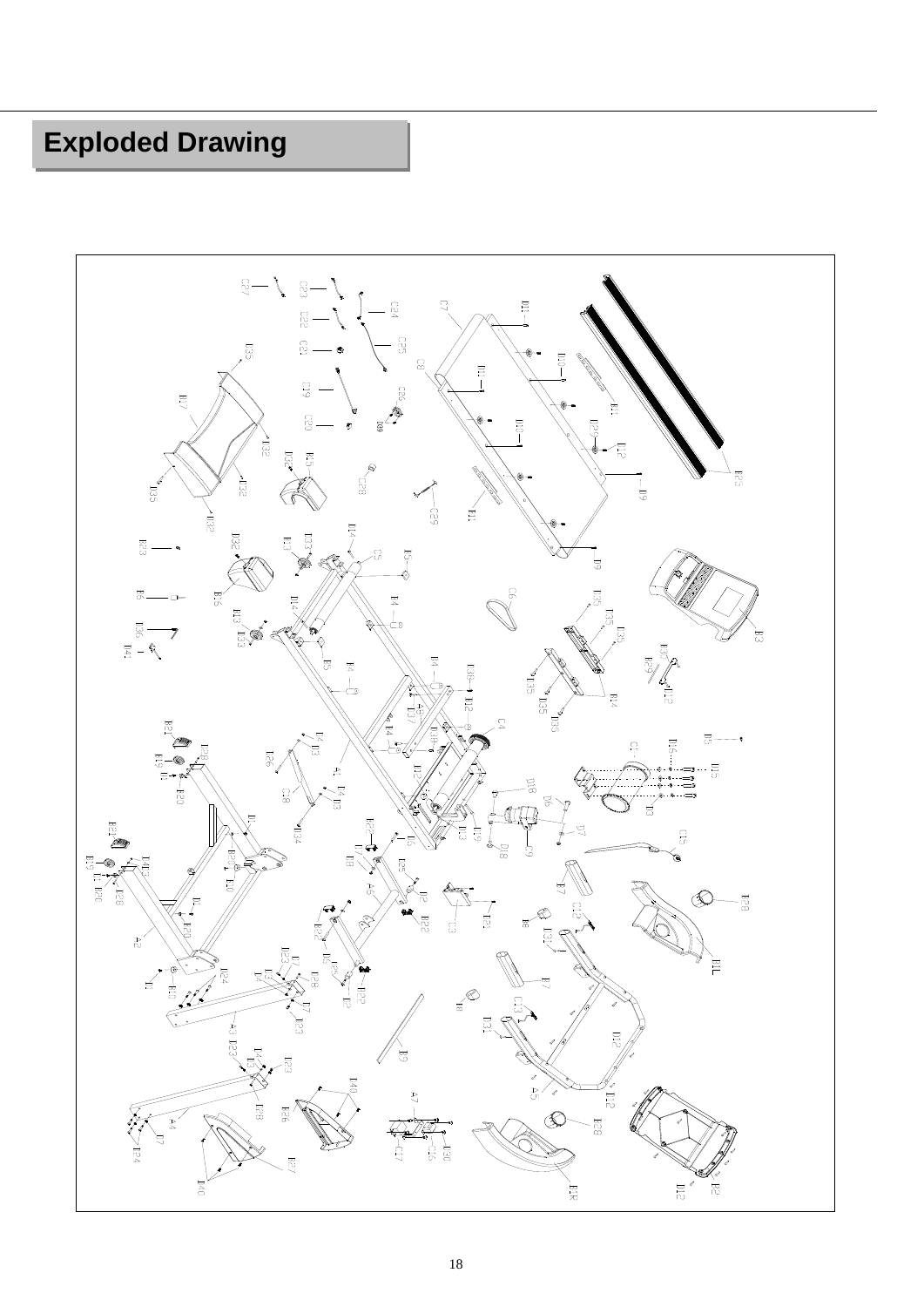| A Welding parts  |                            |               |                         |  |  |  |  |
|------------------|----------------------------|---------------|-------------------------|--|--|--|--|
| No.              | Description                | Specification | Qty                     |  |  |  |  |
| A1               | Main frame                 |               | $\mathbf{1}$            |  |  |  |  |
| A2               | Base frame                 |               | $\mathbf{1}$            |  |  |  |  |
| A3               | Left upright tube          |               | 1                       |  |  |  |  |
| A4               | Right upright tube         |               | $\mathbf{1}$            |  |  |  |  |
| A <sub>5</sub>   | Computer bracket           |               | $\mathbf 1$             |  |  |  |  |
| A <sub>6</sub>   | Incline bracket            |               | 1                       |  |  |  |  |
| $\overline{A7}$  | <b>Filter bracket</b>      |               | $\mathbf{1}$            |  |  |  |  |
| A <sub>8</sub>   | Running board support tube |               | $\mathbf{1}$            |  |  |  |  |
|                  | <b>B Plastic parts</b>     |               |                         |  |  |  |  |
| No.              | Description                | Specification | Qty                     |  |  |  |  |
| B <sub>1</sub>   | Console left cover         |               | 1                       |  |  |  |  |
| B <sub>1</sub> R | Console right cover        |               | 1                       |  |  |  |  |
| $\overline{B2}$  | Console bottom panel       |               | $\mathbf 1$             |  |  |  |  |
| $\overline{B3}$  | Console chip set           |               | $\mathbf 1$             |  |  |  |  |
| $B3-1$           | Overlay                    |               | $\mathbf{1}$            |  |  |  |  |
| $B3-2$           | Membrane key               |               | $\mathbf{1}$            |  |  |  |  |
| $B3-3$           | Console panel              |               | 1                       |  |  |  |  |
| <b>B4</b>        | <b>High cushion</b>        |               | $\overline{\mathbf{4}}$ |  |  |  |  |
| $\overline{B5}$  | Rubber cushion             |               | $\overline{2}$          |  |  |  |  |
| B <sub>6</sub>   | Silicon oil                |               | 1                       |  |  |  |  |
| <b>B7</b>        | Handle bar foam            |               | $\overline{2}$          |  |  |  |  |
| B <sub>8</sub>   | Handrail End cap           |               | $\overline{2}$          |  |  |  |  |
| B <sub>9</sub>   | EVA cushion                |               | 1                       |  |  |  |  |
| <b>B10</b>       | Foot pad                   |               | $\boldsymbol{2}$        |  |  |  |  |
| <b>B11</b>       | Air cushion                |               | $\overline{2}$          |  |  |  |  |
| B12              | Small cushion              |               | $\overline{2}$          |  |  |  |  |
| <b>B13</b>       | Adjust wheel               |               | $\overline{2}$          |  |  |  |  |
| $\overline{B14}$ | Motor side cover           |               | $\overline{2}$          |  |  |  |  |
| <b>B15</b>       | Left rear cover            |               | $\mathbf{1}$            |  |  |  |  |
| <b>B16</b>       | Right rear cover           |               | $\mathbf{1}$            |  |  |  |  |
| $\overline{B17}$ | Motor top cover            |               | $\mathbf{1}$            |  |  |  |  |
| <b>B19</b>       | Transport wheel            |               | $\mathbf{2}$            |  |  |  |  |
| <b>B20</b>       | Foot pad                   |               | $\overline{4}$          |  |  |  |  |
| <b>B21</b>       | Transport wheel plug       |               | $\overline{2}$          |  |  |  |  |
| <b>B22</b>       | Inner plug                 |               | $\overline{\mathbf{4}}$ |  |  |  |  |
| <b>B23</b>       | Protect wire cap           |               | $\mathbf{1}$            |  |  |  |  |
| <b>B25</b>       | Side rail                  |               | $\overline{2}$          |  |  |  |  |
| <b>B26</b>       | Left front cover           |               | $\mathbf{1}$            |  |  |  |  |
| <b>B27</b>       | Right front cover          |               | $\overline{1}$          |  |  |  |  |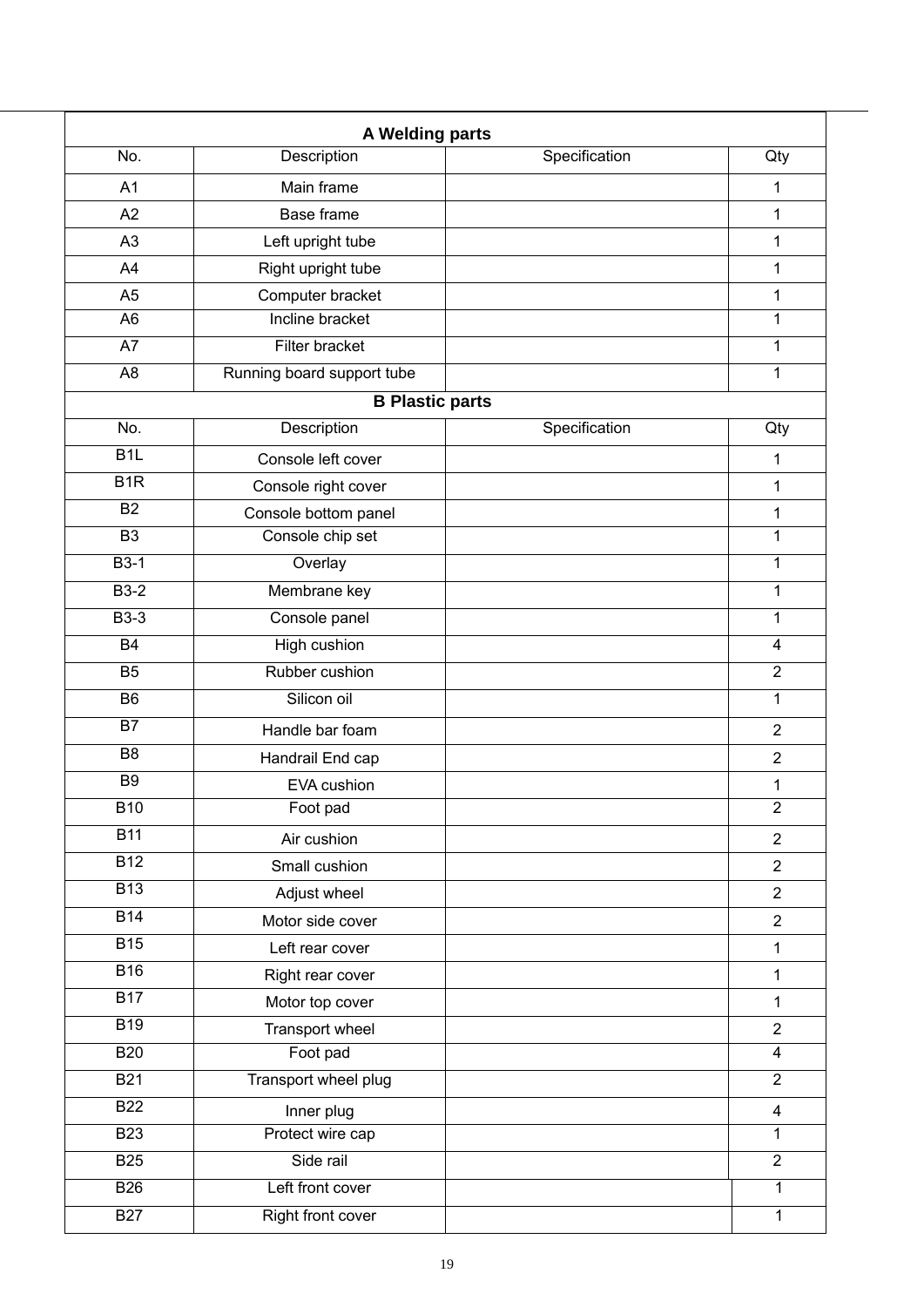| <b>B28</b>       | <b>Bottle</b>               |                                   | $\overline{2}$ |
|------------------|-----------------------------|-----------------------------------|----------------|
| <b>B29</b>       | EVA cushion                 |                                   | 1              |
| <b>B30</b>       | Bookcase                    |                                   | 1              |
|                  |                             | <b>C</b> Electric and drive parts |                |
| $\overline{C1}$  | DC motor                    |                                   | 1              |
| $\overline{C3}$  | Controller                  |                                   | 1              |
| $\overline{C4}$  | Front roller                |                                   | 1              |
| $\overline{C5}$  | Rear roller                 |                                   | 1              |
| C <sub>6</sub>   | Motor belt                  | 210-J7                            | 1              |
| $\overline{C7}$  | Running belt                |                                   | 1              |
| $\overline{C8}$  | Running board               |                                   | 1              |
| C <sub>9</sub>   | Incline motor               |                                   | 1              |
| $\overline{C12}$ | Handle pulse left keyboard  |                                   | 1              |
| $\overline{C13}$ | Handle pulse right keyboard |                                   | 1              |
| C15              | Safety key                  |                                   | 1              |
| $\overline{C16}$ | Filter                      |                                   | $\mathbf{1}$   |
| C17              | Inductor                    |                                   | 1              |
| C18              | Cylinder                    |                                   | 1              |
| $\overline{C19}$ | Power line                  |                                   | 1              |
| C20              | Overload protector          |                                   | 1              |
| C <sub>21</sub>  | Power switch                |                                   | $\mathbf{1}$   |
| C <sub>22</sub>  | Single line                 |                                   | $\overline{3}$ |
| C <sub>23</sub>  | Single line                 |                                   | $\mathbf 1$    |
| C <sub>24</sub>  | Computer bottom wire        |                                   | 1              |
| C <sub>25</sub>  | Computer upper wire         |                                   | 1              |
| C <sub>26</sub>  | Outlet                      |                                   | 1              |
| $\overline{C27}$ | Grouding single wire        |                                   | 1              |
| C28              | Magnetic ring               |                                   | 1              |
| C29              | MP3 line                    |                                   | 1              |
|                  |                             | D Hardware parts                  |                |
| D <sub>1</sub>   | Cross head bolt             | M5*20                             | $\,6\,$        |
| $\overline{D2}$  | Incline bushing             |                                   | $\overline{2}$ |
| $\overline{D3}$  | Flat washer                 | M <sub>8</sub>                    | 13             |
| $\overline{D4}$  | <b>Nut</b>                  | M <sub>8</sub>                    | 8              |
| D <sub>5</sub>   | Spring washer               | M <sub>5</sub>                    | $\mathbf{1}$   |
| $\overline{D6}$  | Round head hex bolt         | M10*45                            | 3              |
| $\overline{D7}$  | Flat washer                 | M10                               | 13             |
| D <sub>8</sub>   | Nylon Nut                   | M10                               | $\mathsf 3$    |
| $\overline{D9}$  | Cross bolt                  | M6*40                             | $\overline{2}$ |
| $\overline{D11}$ | Cross bolt                  | M6*25                             | $\overline{2}$ |
| $\overline{D12}$ | Cross head self taping bolt | ST4.2*16                          | 25             |
| $\overline{D13}$ | Round head hex bolt         | M8*55                             | 1              |
|                  |                             |                                   |                |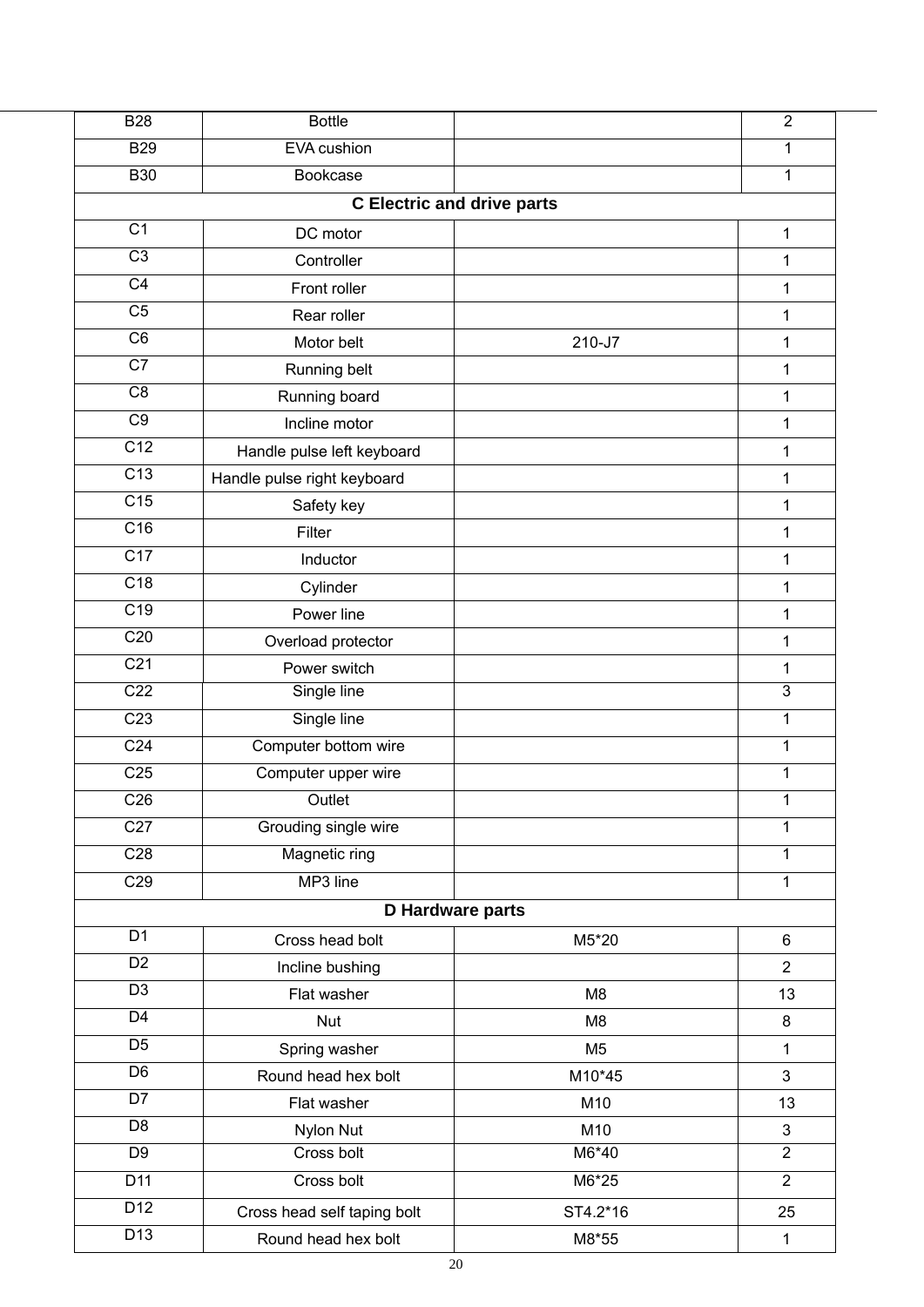| D <sub>14</sub>  | Round head hex bolt | M8*60          | $\overline{2}$      |
|------------------|---------------------|----------------|---------------------|
| $\overline{D15}$ | Round head hex bolt | M8*20          | 4                   |
| D <sub>16</sub>  | Spring washer       | M <sub>8</sub> | $\overline{4}$      |
| $\overline{D18}$ | Round head hex bolt | M10*20         | $\overline{2}$      |
| $\overline{D19}$ | Round head hex bolt | M8*45          | 1                   |
| D <sub>21</sub>  | <b>Bolt</b>         | M5*8           | 4                   |
| D <sub>23</sub>  | Round head hex bolt | M10*15         | 4                   |
| D <sub>24</sub>  | Round head hex bolt | M10*55         | 6                   |
| D <sub>25</sub>  | Round head hex bolt | M10*65         | $\overline{2}$      |
| D <sub>26</sub>  | Round head hex bolt | M8*45          | $\mathbf{1}$        |
| $\overline{D28}$ | Round head hex bolt | M8*50          | $\overline{4}$      |
| D30              | Cross head screw    | ST4.2*19       | 8                   |
| D31              | <b>Bolt</b>         | ST4.2*65       | $\overline{2}$      |
| D32              | <b>Bolt</b>         | M5*15          | 5                   |
| D33              | Round head hex bolt | M8*40          | $\overline{2}$      |
| D34              | Round head hex bolt | M8*30          | 1                   |
| D35              | <b>Bolt</b>         | ST4.2*19       | $\overline{\infty}$ |
| D36              | Allen wrench        | 80*80*6        | $\mathbf 1$         |
| D37              | <b>Bolt</b>         | ST4.2X30       | $\overline{2}$      |
| D38              | <b>Bolt</b>         | M6x60          | $\overline{2}$      |
| D39              | <b>Bolt</b>         | ST3.5X16       | $\overline{2}$      |
| D40              | <b>Bolt</b>         | ST4.2x20       | $6\phantom{1}$      |
| $\overline{D41}$ | Screw driver        |                | 1                   |
|                  |                     |                |                     |

l,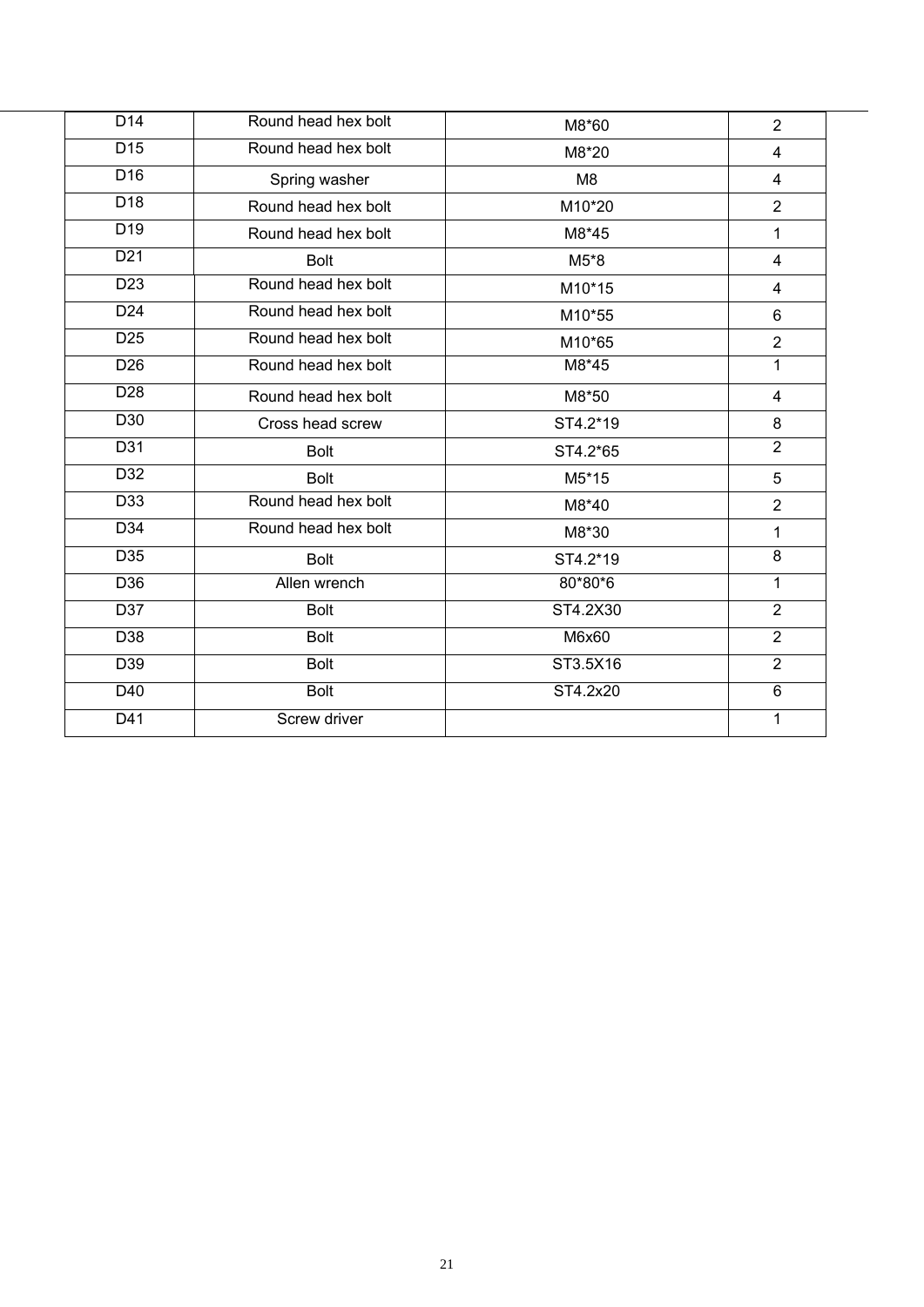## **Error code and significance**

| <b>Fault Code</b> | <b>Fault Description</b>                                                                                             | <b>Fault Processing</b>                                                                                                                                                                                                                                                                                                                                                                                 |
|-------------------|----------------------------------------------------------------------------------------------------------------------|---------------------------------------------------------------------------------------------------------------------------------------------------------------------------------------------------------------------------------------------------------------------------------------------------------------------------------------------------------------------------------------------------------|
|                   | Communication abnormal: The                                                                                          | The controller is not working and going into fault. The machine can not run, the computer shows fault code "E1", and the buzzle will<br>ring three times.                                                                                                                                                                                                                                               |
| E1                | control and computer has<br>abnormal communication after<br>start                                                    | Possible Reasons: Communication obstructed between controller<br>and computer, please check the wire and make sure the wire<br>connect well and the wire without any damager                                                                                                                                                                                                                            |
|                   | No Speed Wireless Sensor<br>Network: Can't receive the<br>motor speed sensor feedback<br>above three seconds.        | Stop and go into fault status, computer buzzle will ring 3 tones and<br>shows fault code "E2". Other areas show blank. After 10 seconds<br>will go into ready mode, and can restart.                                                                                                                                                                                                                    |
|                   |                                                                                                                      | Possible Reasons: Can't receive the motor speed sensor<br>feedback above three seconds, please check sensor plug and<br>motor connect wire and the controller.                                                                                                                                                                                                                                          |
| E2                |                                                                                                                      |                                                                                                                                                                                                                                                                                                                                                                                                         |
|                   | The motor wire is not<br>connecting well                                                                             | Stop and go into fault status, computer buzzle will ring 3 tones<br>and shows fault code "E3". Other areas show blank. After 10<br>seconds will go into ready mode, and can restart.                                                                                                                                                                                                                    |
|                   |                                                                                                                      | Possible Reasons: Check if the motor wire is connected well and<br>re-connect the motor wire well if not; check if the controller has the<br>smell and change the controller if have                                                                                                                                                                                                                    |
|                   | Current overload Protection.<br>the motor electrical is overload                                                     | Stop and go into fault status, computer buzzle will ring 3 tones<br>and shows fault code "E3". Other areas show blank. After 10<br>seconds will go into ready mode, and can restart.                                                                                                                                                                                                                    |
| E <sub>3</sub>    |                                                                                                                      | Possible Reasons: Over the rated load cause too much electricity<br>that make system Self-preservation or some parts blocked and<br>make DC motor can't process. Adjust the machine and restart.<br>Another please check the DC motor or controller have any burned<br>smell or not. If yes, please change the motor or controller. Another<br>make sure the power and voltage is comply with standard. |
| E4                | Incline self-learning fault                                                                                          | Check incline motor sense wire and AC wire are inserted well; AC<br>wire is right inserted according to the indentify in the incline<br>motor; make sure the incline motor wire without damager; after<br>check those, press the button on controller, then start self-learning<br>again.                                                                                                               |
| E <sub>5</sub>    | Incline sensor error                                                                                                 | Check incline motor sense wire and AC wire are inserted well; AC<br>wire is right inserted according to the indentify in the incline<br>motor; make sure the incline motor wire without damager; after<br>check those, press the button on controller, then start self-learning<br>again.                                                                                                               |
|                   | Explosion-Proof Protection:<br>Some unusual condition of<br>power or voltage that cause<br>damage to the motor drive | Stop and go into fault status, computer buzzle will ring 3 tones<br>and shows fault code "E6". Other areas show blank. If recover then<br>go into ready mode, then can restart.                                                                                                                                                                                                                         |
| E <sub>6</sub>    | circuit.                                                                                                             | Possible Reasons: The power voltage is less than normal or the<br>controller has some problems. Make sure the motor wire is<br>connecting well.                                                                                                                                                                                                                                                         |
| E7                | The upper EEPROM is<br>recorded faulty                                                                               | Change upper EEPROM                                                                                                                                                                                                                                                                                                                                                                                     |
| E <sub>8</sub>    | The lower EEPROM is<br>recorded faulty                                                                               | Change lower EEPROM                                                                                                                                                                                                                                                                                                                                                                                     |